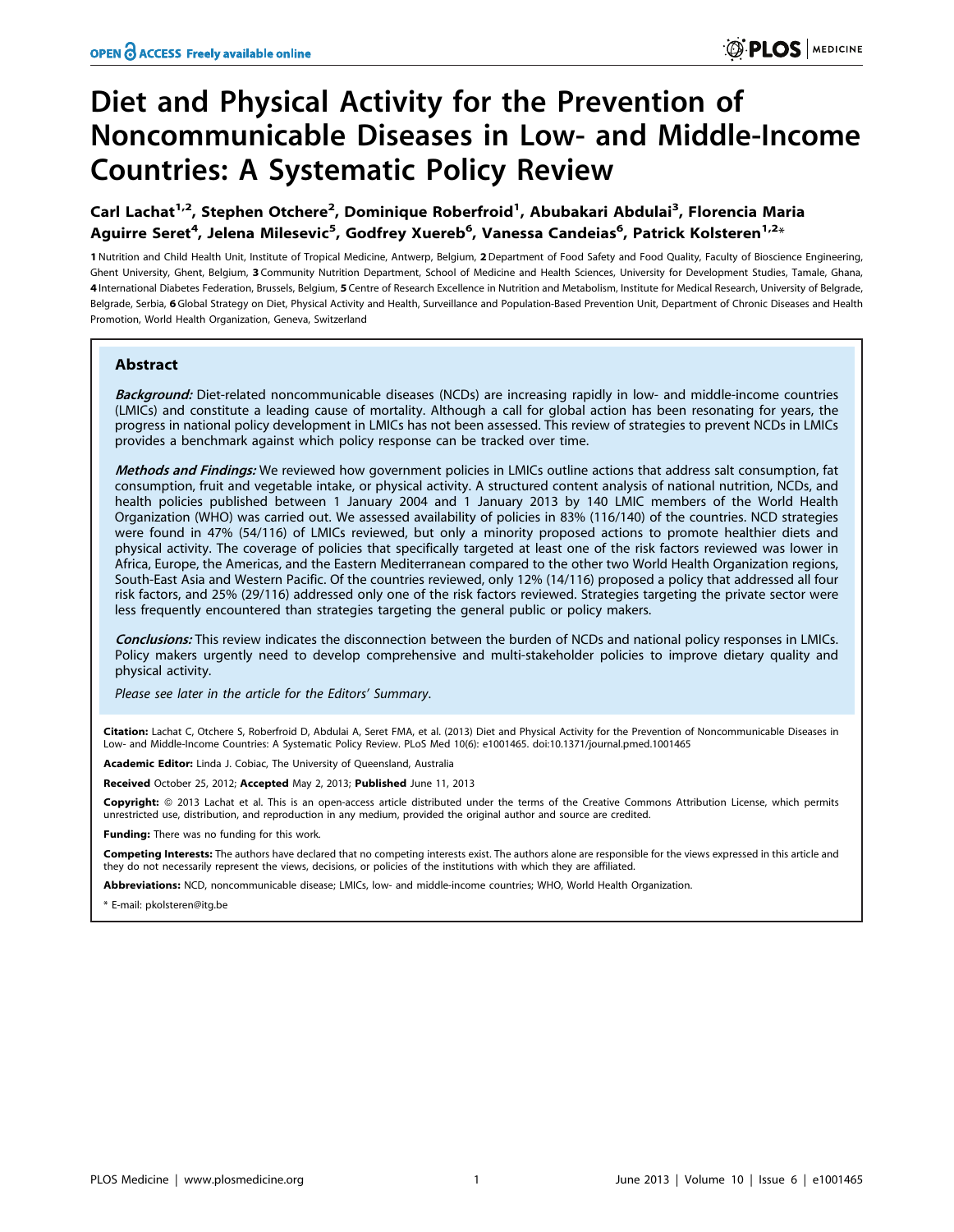## Introduction

Noncommunicable diseases (NCDs) are the leading cause of death globally. Of the 57 million global deaths in 2008, 36 million (63%) were due to NCDs, principally cardiovascular diseases, diabetes, cancers, and chronic respiratory diseases [1]. Mortality and morbidity data reveal the growing and disproportional impact of the epidemic in low- and middle-income countries (LMICs). Nearly 80% of the yearly NCD deaths—equivalent to 29 million people—are estimated to occur in LMICs. Without effective prevention and control, an estimated 41 million people in LMICs will die from NCDs by 2015 [2]. NCDs will evolve into a staggering economic burden over the next two decades [3].

Poor dietary quality (in particular, high salt intake, high saturated and trans-fatty acid intake, and low fruit and vegetable consumption) and insufficient physical activity are key risk factors for NCD development [4] and mortality worldwide [5], and are considered priority areas for international action [6]. The mean salt intake in most LMICs exceeds the recommended maximum intake [7]. Reducing salt intake to about 6 g/d could prevent annually about 2.5 million deaths globally [8–11], and a 15% reduction of salt intake over a decade in LMICs could forestall 3.1 million deaths [11,12]. Fruit and vegetable intake is inadequate [13], and this situation contributes to 2.7 million NCD-related deaths per year. Despite evidence indicating that proper levels of physical activity are associated with a 30% reduction in the risk of ischemic heart disease, a 27% reduction in the risk of diabetes, and a 21%–25% reduction in the risk of breast and colon cancer [14,15], approximately 3.2 million deaths each year are attributable to insufficient physical activity [6]. Physical inactivity is increasingly becoming prevalent in LMICs and already constitutes one of the leading causes of mortality [16]. There is also concern about excess intake of saturated and transfatty acids in LMICs, although large regional differences are observed [17,18].

Preventing NCDs is not impossible [19]. Cecchini and colleagues analyzed population-based strategies to prevent NCDs in a number of LMICs with a high burden of NCDs [4]. Health information and communication strategies, fiscal measures, and regulatory measures for marketing or provision of nutrition information to children that promotes healthy eating and physical activity were found to yield substantial and cost-effective health gains, in particular in LMICs [4]. In addition, these interventions were found to be particularly effective when delivered as a multiintervention package. Hence, it is crucial to translate the available evidence into sustainable policies in LMICs [6].

In May 2004, all WHO member states endorsed the Global Strategy on Diet, Physical Activity and Health, aiming to address NCDs through diet and physical activity [20]. Recently, a United Nations high-level meeting convened to discuss measures to prevent and control the global NCD epidemic and stressed the need to accelerate the policy response to it [21]. Monitoring this international commitment is important and can be achieved by systematic policy reviews. Previous policy reviews [22,23], however, provided only a partial view of efforts undertaken to address NCDs, as they relied on survey data and did not consider the actual content of the policies. As policy documents are the culmination of existing social processes, they reflect the views of various stakeholders and are considered to be a reliable account of prevailing policy paradigms in a country [24]. We carried out a stocktaking exercise on national policy actions for NCD prevention in LMICs, and assessed the extent to which these address critical risk factors for NCDs, i.e., salt, fat, and fruit and vegetable intake, and physical inactivity. We focused on the existence and content of policies for the prevention of NCDs, not on their actual implementation.

## Methods

#### Collection of Policy Documents

We searched the Internet (key words ["Nutrition" OR "NCD"] AND [''Policy'' OR ''Strategies'' OR ''Actions'']) for all publicly available national policies related to diet, nutrition, NCDs, and health in the countries classified as LMICs by the World Bank in 2011 [25]. We also searched the websites of the national ministries involved in nutrition or NCD prevention (i.e., ministries of health, sports, welfare, social affairs, or agriculture) and government portals as well as national nutrition societies. For those countries for which no policy was retrieved through the web search, an email request stating the purpose of the study was sent to the respective bodies. A similar e-mail request was also sent to the WHO Regional Offices and to personal contacts of the research team. When no reply was obtained after repeated contact attempts and no reference to the existence of relevant policy documents was found during our Internet search, we classified the country as one for which we were unable to assess availability of policies. In addition to our search, we used the policy database of the WHO Regional Office for Europe [26] to assess policy availability.

#### Screening and Selection of Documents

The following inclusion criteria were used to include the policies in the analysis: (i) the policy is from a country classified as LMIC according to 2011 World Bank classification [25], (ii) the policy is officially approved by the national government, (iii) the policy is a publicly available document, published between 1 January 2004 and 1 January 2013, and (iv) the policy relates directly or indirectly to prevention of NCDs (Text S1). We report our findings as a systematic policy review (Text S2). Because we present our results by WHO region, we also excluded countries that were not official member states of WHO in 2011. There was no language restriction. The definitions of "policy," "action plan," and ''program'' vary broadly among the national documents. For the purpose of the present review, a broad definition of policy was used, and all national documents that included the national objectives and guidelines for action in the domain of diet and/or physical activity and/or prevention of NCDs were included. No document was excluded based on its title (e.g., ''plan'' versus ''policy'' versus ''strategy'').

#### Data Analysis

Structured content analysis was conducted by coding the documents in NVivo 8 (QSR International). The documents were coded independently by two researchers to minimize bias induced by subjective coding. The coded documents were compared, and if coding agreement was  $\leq 99\%$  (as assessed using Kappa test agreement in NVivo), the coded text was manually reviewed for inconsistencies.

We coded all text that explicitly referred to actions aiming to (i) limit salt, (ii) modify fat intake, (iii) increase fruit and vegetable intake, or (iv) promote physical activity. Although we acknowledge that it is particularly the shift of fat consumption from saturated fats to unsaturated fats and the elimination of dietary trans-fatty acids that are critical for the prevention of NCDs, we extracted all strategies relating to dietary fat intake, such as reduction of total fat intake. The key words for coding were structured as a coding tree (Figure 1). A query was constructed for each topic in NVivo to extract all relevant text electronically. We present the results by the principle target audience of the actions, grouped into three categories: (i) general public and consumers, (ii) government, and (iii) private sector.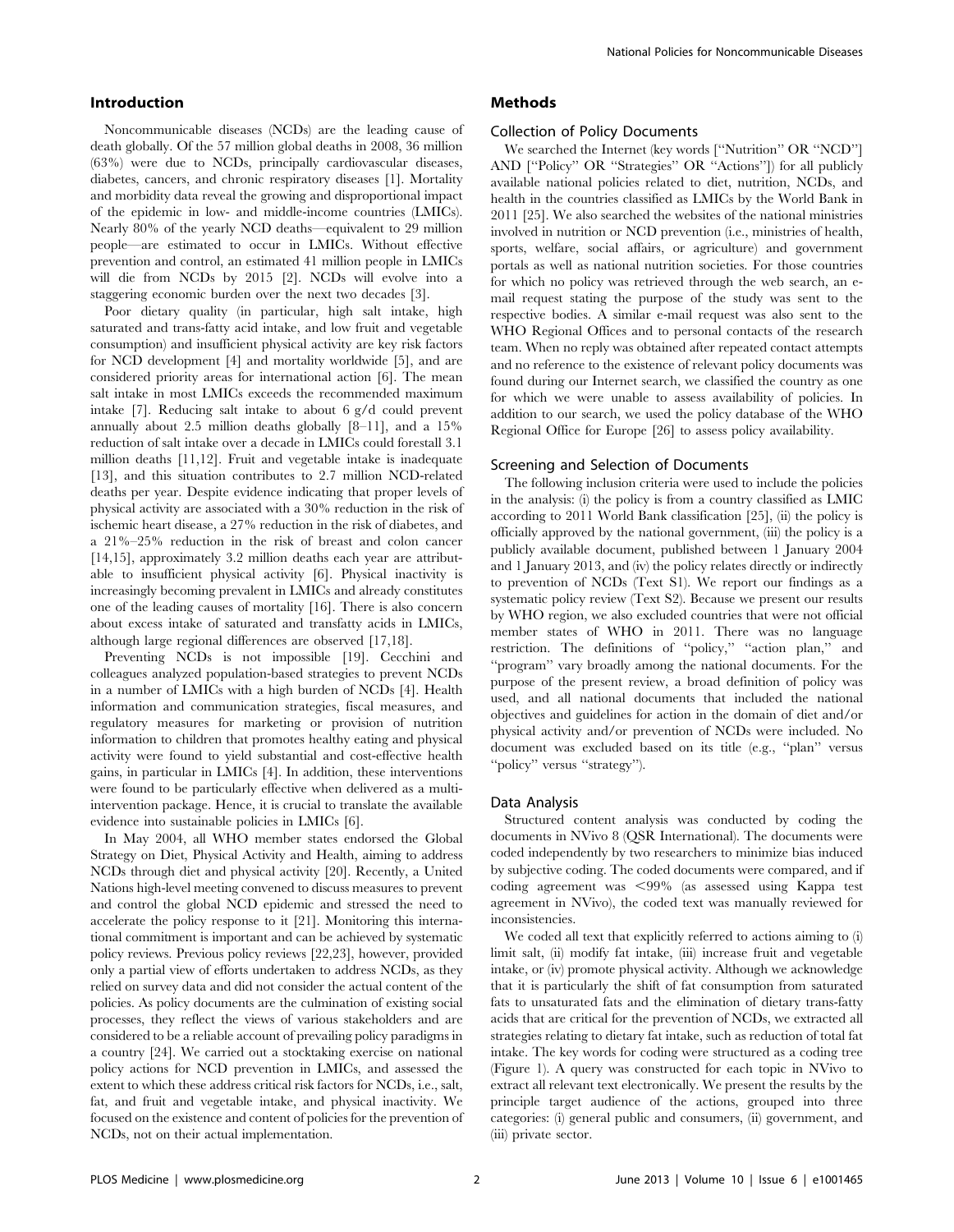## Results

## Description of Policies

Out of the 144 countries classified by the World Bank as LMICs, four countries (Mayotte, West Bank and Gaza, the Republic of Kosovo, and American Samoa) were not official member states of WHO in 2011 and were excluded from the review. We note, however, the availability of a nutrition policy for West Bank and Gaza [27].

Of the 140 LMICs found in the six WHO regions (Africa, Europe, the Americas, South-East Asia, the Eastern Mediterranean, and the Western Pacific), we found information on the availability of policies for 83% (116/140) countries (Figure 2; Table S1). We were unable to assess the availability of policy documents for 24 countries, and in particular in the Eastern Mediterranean Region 40% (6 out of 15 countries in the region). In the European, African, Western Pacific, and South-East Asian Regions and the Region of the Americas, this proportion was 24% (5/21), 9% (4/45), 22% (4/18), 9% (1/11), and 13% (4/30), respectively. In total, 33 countries were excluded from review as they had no policy  $(n = 4)$ , a policy published before 2004  $(n = 19)$ , or a policy document that was not officially endorsed  $(n=3)$  or could not be circulated publicly  $(n=3)$ . In an additional four countries, a policy was reported to be available [26], but the full document could not be obtained.

For 29 countries, the policy document reviewed did not contain any of the NCD prevention strategies reviewed [28–56]. In 30 countries, policy strategies to improve dietary quality did not specify actions for any of the dietary risk factors reviewed here [28,29,32–38,40–52,55–62]. In the countries reviewed, strategies that addressed intake of salt, fat, or fruits and vegetables or the promotion of physical activity were found in 47% (54/116) of policies. These policies had a main focus on food or nutrition  $(n=34)$ , general health  $(n=11)$ , and, to a lesser extent, the prevention of NCDs  $(n=9)$ . In total, 36 countries had explicit actions in their policies to increase fruit and vegetable intake, 20 specified actions aimed to address dietary fat consumption, 23 specified actions to limit salt intake, and 35 specified actions to promote physical activity. Although generally low, the proportion of countries with a policy that targeted at least one risk factor was higher in South-East Asia and the Western Pacific than in Africa, Europe, the Americas, and the Eastern Mediterranean. Only 12% (14/116) of the LMICs reviewed (Bhutan, Jamaica, Mauritius, the Republic of Moldova, Malaysia, Indonesia, the Philippines, Cambodia, the former Yugoslav Republic of Macedonia, Jordan, Montenegro, Brazil, Iran, and Mongolia) proposed a package that addressed all four risk factors, and approximately 23% (27/116) of countries addressed only one of the risk factors (Figure 3).

## Policy Actions to Limit Salt Intake

Only 20% (23/116) of the countries reviewed specified strategies to limit dietary salt intake, and eight policies detailed national targets to limit salt intake (Table 1). A large majority (83%; 19/23) of the countries with salt reduction strategies outlined measures of education and awareness creation in the general public and consumers, in particular focused on food labeling and promotion of foods, snacks, and packaged seasonings with reduced salt content. Strategies targeted towards the private sector were observed in 30% (7/23) of the policies and mainly related to product reformulation. The actions targeted at the governments were essentially the establishment of fiscal measures, labeling, and development of standards for salt in food and market regulations. Of the 83 countries with a policy eligible for review, 43 contained specific measures for salt iodization, but only ten of these also mentioned the need to reduce or manage dietary salt intake.

#### Policy Actions to Modify Fat Intake

Of the countries with strategies to modify fat intake, 65% (13/ 20) proposed strategies targeting the general public and consumers via public education and awareness creation (Table 2). The use of dietary guidelines and food labeling were specifically mentioned as means of public education on dietary fat intake reduction in the Mauritius [63], Bulgaria [64], Jamaica [65], and Bhutan [66]. Imposition of fiscal measures, collaboration with the food industry for product reformulation, and the establishment and enforcement of food standards were mentioned as the main actions to be implemented by the government. Only Mauritius [63], Bulgaria [64], the former Yugoslav Republic of Macedonia [67], Iran [68], and Mongolia [69] outlined specific strategies targeted towards the private sector. Intake of specific fatty acids, and in particular saturated fat (Mongolia [69], the former Yugoslav Republic of Macedonia [67], Jordan [70], Bhutan [66], Cambodia [71], Bulgaria [64], Seychelles [72], the Philippines [73], Montenegro [74], and Iran [68]) and trans-fatty acids (the former Yugoslav Republic of Macedonia [67], Bhutan [66], Bulgaria [64], Seychelles [72], the Philippines [73], Montenegro [74], Mauritius [63], Brazil [75], and Iran [68]), was addressed in ten and nine countries, respectively. Whereas Mauritius [63] proposed research into the safety of reused oils, others focused on the type of fat (Iran [68] and Cambodia [71]) or the number of times oil should be used (Seychelles [72]). Six countries (Mauritius [63], Bulgaria [64], the former Yugoslav Republic of Macedonia [67], Montenegro [74], Malaysia [76], and Viet Nam [77]) mentioned specific national fat intake targets (Table 2).

#### Policy Actions to Increase Fruit and Vegetable Intake

Compared to the other dietary risk factors reviewed, the objective of increasing fruit and vegetable consumption had the highest coverage:  $31\%$  (36/116) of the policies reviewed (Table S1). Promotion of school gardening, home gardening, and urban agriculture were the main actions to ensure availability and accessibility of fruit and vegetables (Table 3). The majority (75%; 27/36) of the policy documents with strategies for fruit and vegetable intake focused on public education and demonstrations to promote increased fruit and vegetable intake. Malaysia proposed the development of special recipe books in this regard [76]. Other strategies, as found in Sri Lanka [78] and Mongolia [69] for instance, targeted the catering services in educational and government institutions to ensure strict inclusion of fruits and vegetables in the meals. In all of the WHO regions, policy documents that addressed increasing fruit and vegetable consumption included the need to produce, store, and process local fruits and vegetables, and to educate populations to consume them. Policy measures outlining responsibilities for the private sector were less frequently encountered (28%; 10/36) than those detailing actions to be implemented by the government (53%; 19/ 36) or targeting the general public (75%; 27/36).

## Policy Actions to Increase Physical Activity and Address Sedentary Lifestyle

Public education and sensitization were the main strategies to promote physical activity in the policies (Table 4). Whereas countries such as Morocco [59], Mongolia [69], and Mauritius [63] targeted educational institutions, others, such as Bhutan [66], Guyana [79], and Malaysia [76], focused on workplaces. Samoa [80], the Niger [61], Indonesia [81], India [82], and Cambodia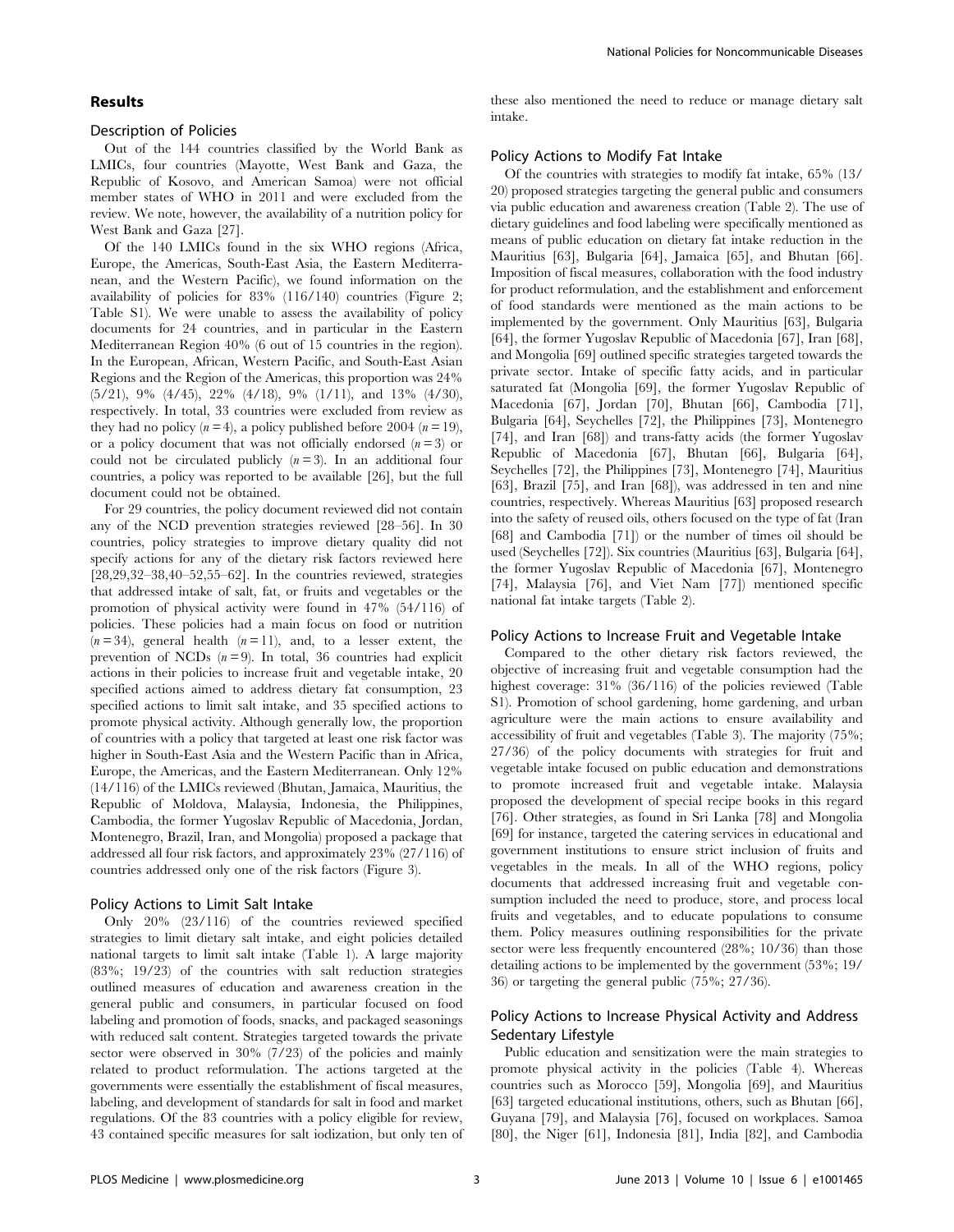[71] targeted the community at large. Nine countries (Kenya [60], Morocco [59], Cuba [83], Uruguay [58], Jamaica [65], Brazil [75], Malaysia [76], the Philippines [73], and China [84]) proposed national policy targets for physical activity (Table 4).

Four countries' policy documents (Georgia [57], Mongolia [69], Mauritius [63], and Chile [85]) contained detailed actions and elaborated an implementation plan for stakeholders. The need to develop sports infrastructure and urban planning (e.g., bicycle lanes and recreational centers) featured in the policy documents of Georgia [57], the Republic of Moldova [86], Turkey [62], and Mongolia [69], for instance. Five countries (Mauritius [63], Brazil [75], Samoa [80], the Republic of Moldova [86], and Serbia [87]) mentioned the need to promote physical activity among the elderly. Only four countries (Bhutan [66], the Philippines [73], Cuba [83], and the Republic of Moldova [86]) outlined specific strategies to address sedentary lifestyles, and five (Turkey [62], Cambodia [71], Jamaica [65], Serbia [87], and India [82]) documented explicit actions to involve the private sector in the promotion of physical activity.

## Discussion

Despite the global disease burden of NCDs in LMICs, policies that address at least one risk factor for NCDs were found in a minority of the LMICs reviewed, and only a handful of them comprehensively tackled NCDs through integrated action on various risk factors. Even if the 24 countries with unknown existence of a NCD prevention policy actually have such a policy, the proportion with countries tackling a risk factor would amount to 56% (78/140). This finding is discouraging, because in 2004, all countries expressed a strong commitment to action to address lifestyle, diet, and physical activity [20]. Our results show that, in spite of that official commitment, most LMICs are poorly prepared to tackle the NCD increase and that little progress has been made in recent years. This finding is consistent with the results of Alwan et al. [23], who reported the results of a survey in 2010 that was limited to countries with high NCD-related mortality.

Most of the policies in our review were poorly accessible and were only obtained after an extensive search or through personal contacts. Such a situation is certainly not favorable for benchmarking and communication of policies. In agreement with Sridhar et al. [88], we argue how better sharing of best practices and lessons learned with regard to policy development is needed to address the current NCD pandemic. Additional instruments and platforms to share lessons learned in policy development and implementation are needed. Policy databases with links to documents were created previously, but are restricted to nutrition action [89] or the European region [26]. An open-access, full-text global repository of initiatives and policies to address NCDs would be a great step forward. It could also contribute to global leadership and shared accountability in the global fight against NCDs, an issue that is long overdue [90]. Ideally, such a policy database would be connected to surveillance data on the main NCD risk factors, as suggested previously [23], and would facilitate tracking progress in the coming years. We are ready to organize such an open-access repository and invite interested policy makers to contact us for an update of the current database.

Priority setting and clear articulation of what needs to be done by stakeholders is a second key issue that emerged in this analysis. Countries seasoned in the fight against NCDs develop comprehensive strategies that focus on critical risk factors and what is



Figure 1. Coding tree for policy actions analyzed in the documents. doi:10.1371/journal.pmed.1001465.g001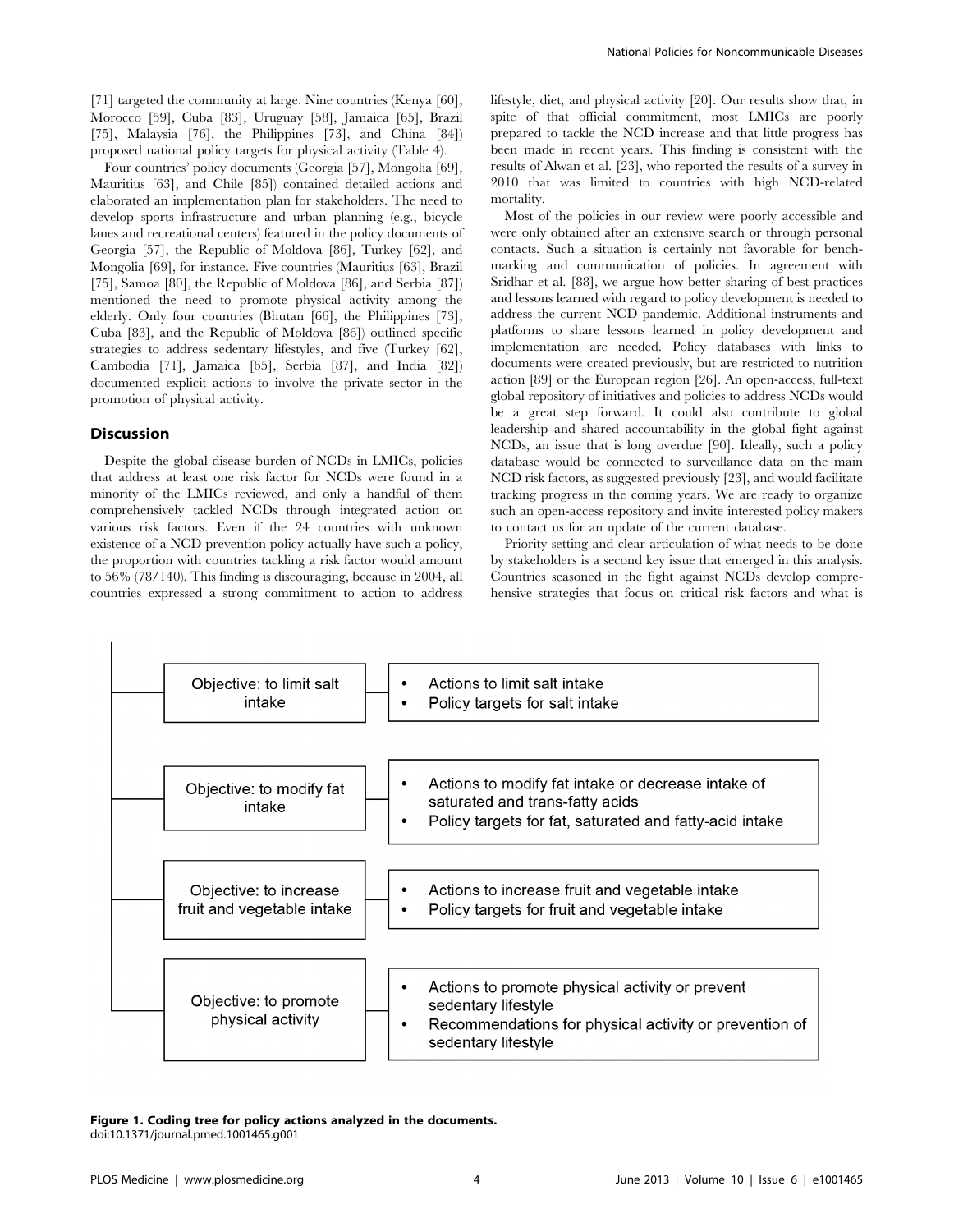

Figure 2. Selection process of nutrition, noncommunicable diseases, and health policies from low- and middle- income countries. The WHO classification of regions and allocation of countries was used. AFR, African Region; AMR, Region of the Americas; EMR, Eastern<br>Mediterranean Region; EUR, European Region; SEAR, South-East Asia Region; WPR, Western Republic of Kosovo, and American Samoa. \*Antigua and Barbuda, Egypt, Dominica, Democratic People's Republic of Korea, Sao Tome and Principe, Dominican Republic, Micronesia, Gabon, Tonga, Kyrgyzstan, Lebanon, Libya, Algeria, Iraq, Lithuania, Palau, Marshall Islands, Uzbekistan, Yemen,<br>Romania, Saint Kitts and Nevis, Syrian Arab Republic, Turkmenistan, and Comoro Herzegovina, Eritrea, Lesotho, Papua New Guinea, Albania, Armenia, Burundi, Ecuador, El Salvador, Kiribati, Namibia, Sierra Leone, Gambia, Zimbabwe, Somalia, United Republic of Tanzania, and Vanuatu; policy not officially endorsed: Democratic Republic of the Congo, Senegal, and Tuvalu; no policy : Chad, Congo, South Africa, and Tajikistan; policy was available but could not be publically distributed: Central African Republic, Cameroon, and Tunisia; policy reported to be available [26] but could not be obtained: Azerbaijan, Belarus, Kazakhstan, and Ukraine. doi:10.1371/journal.pmed.1001465.g002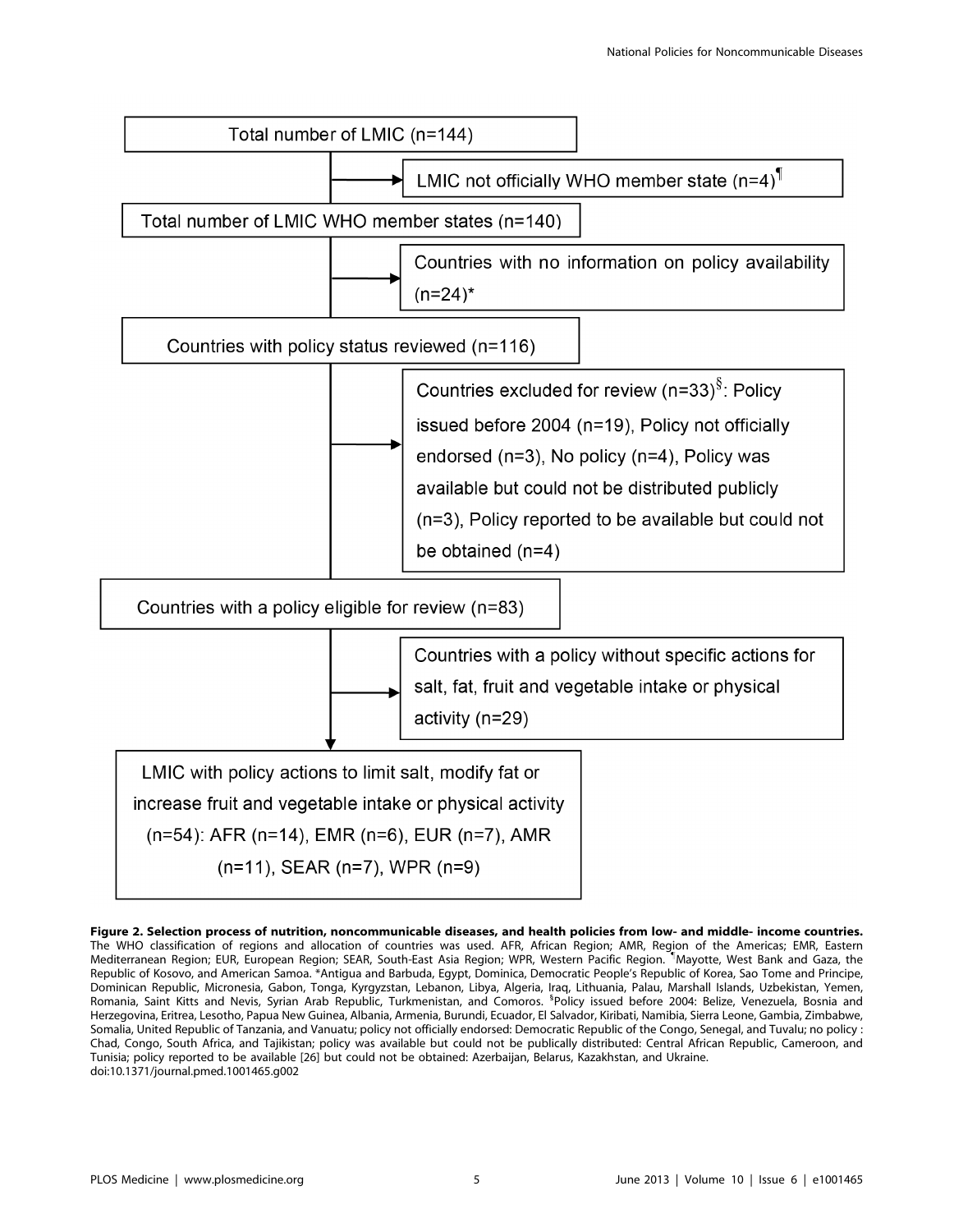

Figure 3. Atlas of availability of national actions to limit salt or fat intake or increase fruit and vegetable intake or physical activity. Geographic boundaries from the United Nations Cartographic Section were used [105]. doi:10.1371/journal.pmed.1001465.g003

expected of stakeholders [91]. In the present analysis, the level of detail and outlining of the organization of policy actions to undertake was generally discouraging. Only a minority of the policies reviewed surpassed description of policy actions and included a budget, implementation plan, time frame, and devolvement of responsibility for strategies to combat specific risk factors. Various policies describe strategies and actions for NCD prevention as ''the need to develop and review dietary guidelines and recommendations for people suffering from nutrition-related NCDs'' or use generic statements such as ''create awareness of healthy eating lifestyle to control NCDs.'' Such general statements are not informative, and clear actions need to be outlined in the policies to mobilize stakeholders for effective action [92].

Since its inception during the 1992 International Conference on Nutrition [93], the approach to streamline nutrition action in national policies has had limited success, partly because of the lack of strong leadership and commitment to lead concerted action involving various stakeholders [94]. The current scientific evidence and international experience in the fight against NCDs consistently indicates the need for comprehensive and integrated action on various risk factors [95]. Mobilization of the main actors—in particular, governments, international agencies, the private sector, civil society, health professionals, and individuals—is imperative [96]. An important limitation of most policies included in the analysis is the absence of plans, mechanisms, and incentives to foster multi-stakeholder and cross-sector collaboration. The food and nonalcoholic beverage industry, for instance, can play a role in the promotion of healthier lifestyles. However, before engaging with the private sector, government agencies should be aware of the need to manage potential conflicts of interest between the government and the private sector and should try to address these by defining clear roles, responsibilities, and targets to be achieved as a result of their collaboration [97]. Most strategies encountered in the policies were directed towards government agencies and consumers, and few were targeted at the business community, international agencies, or civil society. The United Nations Political Declaration on NCDs makes a strong call for multistakeholder partnerships to be leveraged for effective prevention of NCDs. Policy makers in LMICs may need additional support for the development of multi-stakeholder collaborations to address the burden imposed by NCDs as well as their root causes.

In our review of governmental policies relating to NCD prevention in LMICs, strategies to increase fruit and vegetable intake were the most frequent dietary action for NCD prevention. This is hardly surprising, as fruit and vegetable interventions were taken up early on in LMICs, primarily to address prevailing micronutrient deficiencies such as vitamin A deficiency [98]. Many of these experiences, however, are restricted to the development of food-based dietary guidelines or incentives targeted towards the agricultural sector. Policy measures to achieve better diet will require constructively engaging much more with a wider range of stakeholders, in particular the food industry, retail, and the catering sector [99]. The difficulty of developing a comprehensive policy response and integrated package of strategies is not restricted to NCDs alone, and has previously been observed in an in-depth analysis of high-burden countries for child malnutrition [100]. We also note that various countries have developed strategies to reduce total fat intake, despite convincing evidence that it is the reduction of saturated and trans-fatty acids in particular, and not total fat intake, that is effective to address NCDs [101].

Most strategies encountered in the policy documents focused on consumers and aimed to prevent NCDs through awareness creation, education (i.e., labeling), or changing individuals' behavior. The traditional approach to addressing lifestyle changes in individuals has met with very limited success. It is widely accepted that the environmental context drives individual diets and lifestyle [102] and that programs need to incorporate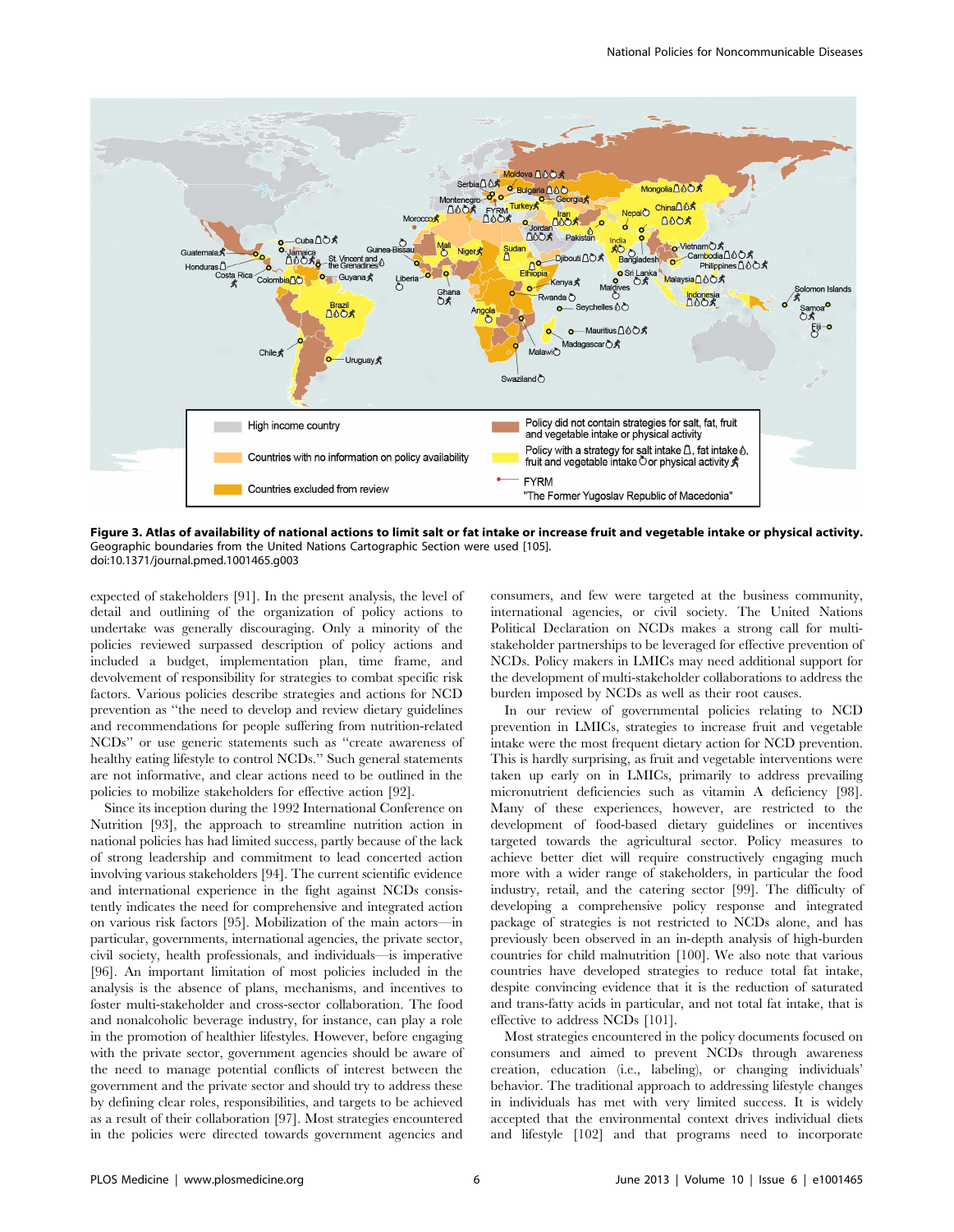| ,<br>D<br>D                |
|----------------------------|
|                            |
|                            |
|                            |
|                            |
| ・・・・・・ ヘン ついこう             |
|                            |
| :<br>:<br>:<br>:<br>:<br>: |
|                            |
| $-2 + 1 - 1 - 1 = 2$       |
|                            |
|                            |
|                            |
|                            |
|                            |
| Ï                          |
|                            |
| Table                      |

| <b>Target Group</b>             | African Region                                                                                                                                                                                                                 | Eastern Mediterranean Region                                                                                                                                                                                                               | European Region                                                                                                                                                                                                                                                                                                                                                                                                                         | Region of the<br>Americas                                                                                                                                                                                                                                                                                                                                                                                                                                                                                                                                  | South-East Asia Region                                                                                                                                                                                                      | Western Pacific Region                                                                                                                                                                                                                                                                                                                                                                                                                                                                                                                                                               |
|---------------------------------|--------------------------------------------------------------------------------------------------------------------------------------------------------------------------------------------------------------------------------|--------------------------------------------------------------------------------------------------------------------------------------------------------------------------------------------------------------------------------------------|-----------------------------------------------------------------------------------------------------------------------------------------------------------------------------------------------------------------------------------------------------------------------------------------------------------------------------------------------------------------------------------------------------------------------------------------|------------------------------------------------------------------------------------------------------------------------------------------------------------------------------------------------------------------------------------------------------------------------------------------------------------------------------------------------------------------------------------------------------------------------------------------------------------------------------------------------------------------------------------------------------------|-----------------------------------------------------------------------------------------------------------------------------------------------------------------------------------------------------------------------------|--------------------------------------------------------------------------------------------------------------------------------------------------------------------------------------------------------------------------------------------------------------------------------------------------------------------------------------------------------------------------------------------------------------------------------------------------------------------------------------------------------------------------------------------------------------------------------------|
| and consumers<br>General public | education on food<br>Mauritius: Public<br>moderate salt<br>labeling and<br>intake                                                                                                                                              | Djibouti: Promote reduction of salt intake;<br>in salt intake;<br>education through TV regarding low salt<br>salt; public<br>Iran: Address poor dietary habits and<br>Sudan: Promote reduction<br>reduce the consumption of<br>consumption | intake of food with high ratio<br>the Republic of Moldova:<br>reduction; Serbia: Increase<br>canteens; Bulgaria and<br><b>Bulgaria:</b> Enforce lower<br>Educate on salt intake<br>of potassium/sodium<br>salt intake in school                                                                                                                                                                                                         | Jamaica and Cuba:<br>Public education to<br>reduce salt intake                                                                                                                                                                                                                                                                                                                                                                                                                                                                                             | education on salt intake reduction<br>intake reduction, targeting school<br><b>Bhutan: Public education on salt</b><br>promotion of low-salt eating<br>children; Indonesia: Public<br>targeting high-risk groups;<br>habits | Malaysia and Mongolia: Public<br>reduction; Malaysia: Encourage<br>the public to use less salt and<br>choose foods low in salt<br>education on salt intake                                                                                                                                                                                                                                                                                                                                                                                                                           |
| Government                      | food standards and<br>Mauritius: Amend<br>to include signpost<br>enforce traffic light<br>Ethiopia: Enforce<br>signpost labeling<br>with reference to<br>food regulations<br>salt legislation;<br>labeling and<br>salt content | Sudan: Propose taxes on salty foods;<br>recommendations for the reduction<br>Jordan: Develop national<br>of salt intake                                                                                                                    | Serbia: Mandatory labeling<br>Development of guidelines<br>food producers; harmonize<br>potassium/sodium ratio for<br>standards for upper limits<br>introduce taxes and fiscal<br>for food production with<br>lowered content of salt;<br>of sodium content and<br>of salt for some foods;<br>measures on high-salt<br>foods; Montenegro:<br><b>Bulgaria:</b> Introduce<br>recommendation for<br>reduction of salt in<br>processed food | national goals on reduction<br>the production sector and<br>Disseminate, monitor, and<br>promoting salt reduction,<br>and partnership between<br>food labeling policies for<br>foods with less salt and<br>salt; Brazil: Agreement<br>Honduras: Strengthen<br>to reach the suggested<br>salt in processed foods<br>production and sale of<br>regulate the nutritional<br>control the amount of<br>products low in salt;<br>the consumption of<br>labeling of foods to<br>the public sector to<br>Jamaica: Promote<br>of salt; Colombia:<br>prevent NCDs by | <b>Bhutan:</b> Establish guidelines to<br>advertisement of salty foods<br>control marketing and                                                                                                                             | coordinate foreign trade policy to<br>Cambodia: Incorporate nutrition<br>limits salt intake from all sources;<br>intake in the curriculum; develop<br>legislative acts and standards to<br>Mongolia: Review and update<br>activities for a healthy diet that<br>support decrease in salt intake;<br>promote production, sale, and<br>Develop and promote healthy<br>mportation of low-salt foods;<br>implement health promotion<br>messages related to low salt<br>foods with low salt content<br>Philippines: Develop and<br>university vendors; China:<br>standards for school and |
| Private sector                  | food labeling with<br>food industry and<br>Mauritius: Train<br>reference to salt<br>stakeholders on<br>enforcement of<br>content                                                                                               | industries and restaurants; sensitize food<br>through policies for reduced salt in food<br>Iran: Improve nutrition in public places<br>producers regarding the reduction of<br>salt in food products                                       | FYRM: Change formulation<br>with reduced salt content;<br><b>Bulgaria: Produce foods</b><br>of foods to reduce salt<br>content                                                                                                                                                                                                                                                                                                          | prevent NCDs and reduce<br>sector and a partnership<br>in industrialized food by<br>salt in food; reduce salt<br>with the civil society to<br>establish an agreement<br>nutritional composition<br>Brazil: Regulate the<br>with the production<br>of processed food;<br>10% per year on<br>voluntary basis                                                                                                                                                                                                                                                 | Indonesia: Collaborate with<br>stakeholders for reduction of<br>salt in processed foods                                                                                                                                     | Mongolia: Collaborate with<br>content of processed foods<br>stakeholders to reduce salt                                                                                                                                                                                                                                                                                                                                                                                                                                                                                              |
| intake target<br>National salt  | Mauritius: Reduce<br>sodium intake to<br>national average<br>$<$ 5 g/d                                                                                                                                                         | $\widetilde{\Xi}$                                                                                                                                                                                                                          | intake to $<$ 5 $g/d$ ; Serbia:<br>Bulgaria, Montenegro,<br>and FYRM: Reduce salt<br>Limit intake of salt<br>$\log 9 < 0$                                                                                                                                                                                                                                                                                                               | Brazil: Reduce average<br>proportion of people<br>who do not add salt<br>on the table to 95%;<br><b>Cuba:</b> Increase the<br>salt consumption                                                                                                                                                                                                                                                                                                                                                                                                             | $\frac{\kappa}{2}$                                                                                                                                                                                                          | ס<br>China: Lower national average<br>per capita intake of salt to $\leq$ 9                                                                                                                                                                                                                                                                                                                                                                                                                                                                                                          |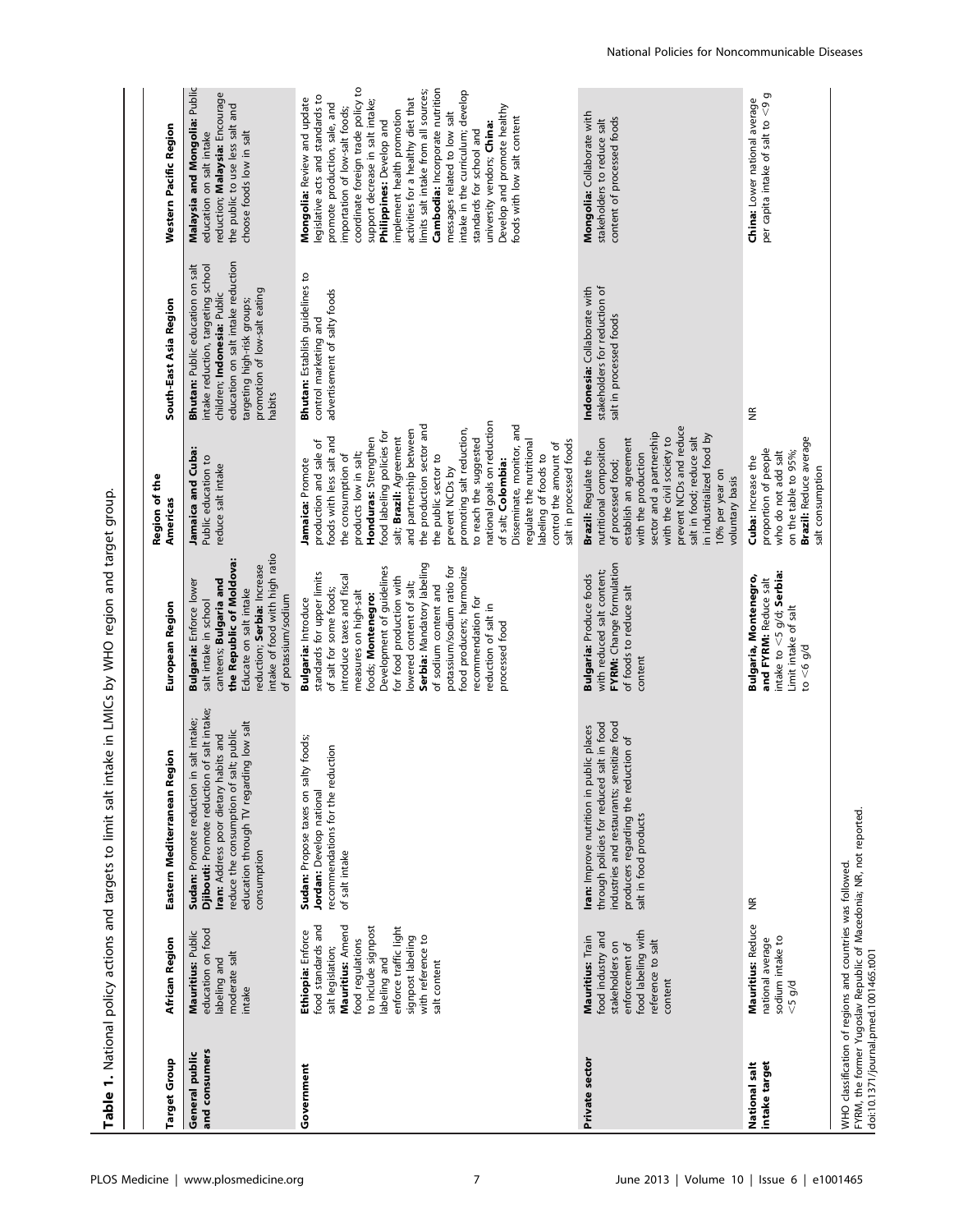Malaysia and Mongolia: Public education on fat intake reduction; and choose foods that are low in animal fat consumption; promote animal fat consumption; promote limits energy intake from total fat Cambodia: Incorporate nutrition messages related to low saturated messages related to low saturated reduce consumption of fried and minimize fat in food preparation and choose foods that are low in create legislative environment to updating food standards in order updating food standards in order in order to support consumption limits energy intake from total fat Cambodia: Incorporate nutrition develop standards for school and develop standards for school and Malaysia and Mongolia: Publi education on fat intake reduction reduce consumption of fried and Malaysia: Encourage people to create legislative environment to and monitor foreign trade policy and monitor foreign trade policy in order to support consumption unsaturated fat and towards the minimize fat in food preparation nutrition quality and fat content nutrition quality and fat content of imported food products, and unsaturated fat and towards the Malaysia: Encourage people to Mongolia: Improve control on promote healthy food products standards with reduced level of to reduce fat intake; coordinate of low-fat-content food; China: of imported food products, and promote healthy food products standards with reduced level of to reduce fat intake; coordinate of low-fat-content food; China: activities for a healthy diet that education, and communication Mongolia: Improve control on fat content, i.e., a reduction of activities for a healthy diet that elimination of trans-fatty acids; education, and communication Develop and promote healthy elimination of trans-fatty acids; approve, and implement food fat content, i.e., a reduction of healthy diet by reviewing and Develop and promote healthy Provide intensive information, Provide intensive information, approve, and implement food healthy diet by reviewing and implement health promotion implement health promotion conserved food; Mongolia: fat intake in the curriculum; conserved food; Mongolia: consumption of animal fat; foods with low fat content; fat intake in the curriculum; foods with low fat content; consumption of animal fat; by taxation policy; update, Philippines: Develop and **Western Pacific Region** by taxation policy; update, Philippines: Develop and and shifts saturated fat to Target Group African Region Eastern Mediterranean Region European Region Region of the Americas South-East Asia Region Western Pacific Region and shifts saturated fat to activity towards reducing activity towards reducing university vendors; study university vendors; study fat and cholesterol fat and cholesterol especially to children; increase especially to children; increase **Bhutan:** Establish guidelines<br>to control marketing and Bhutan: Establish guidelines advertisement of fatty foods, advertisement of fatty foods, nealth harming; restrict fast health harming; restrict fast marketing, to reduce transmarketing, to reduce transfatty acid and saturated fat fatty acid and saturated fat tax on food items that are South-East Asia Region **Bhutan: Public education** ntake; Indonesia: Public tax on food items that are Bhutan: Public education targeting school children, intake; Indonesia: Public targeting school children, labeling, advertising, and to control marketing and labeling, advertising, and reduction; promotion of reduction; promotion of dietary quidelines, food education on fat intake on fat intake reduction dietary guidelines, food education on fat intake on fat intake reduction ow-fat eating habits low-fat eating habits ood licenses food licenses Jamaica: Market alternative Jamaica: Market alternative acceptability with lower fat acceptability with lower fat **Region of the Americas** private sector and the civil private sector and the civil low in fat; Saint Vincent consumption of products ow in fat; Saint Vincent partnerships between the partnerships between the consumption of products content; disseminate and content; disseminate and monitor agreements and monitor agreements and consumers; promote the consumers; promote the and the Grenadines: Public education on fat Public education on fat and the Grenadines: reformulate processed reformulate processed food by reducing fat eduction of trans fat reduction of trans fat informed choices by Brazil: Set goals to food by reducing fat society, to reach the content; labeling of informed choices by society, to reach the suggested goals on content; labeling of products to permit Brazil: Set goals to suggested goals on products to permit products of high products of high ntake reduction intake reduction fatty acids, and cholesterol fatty acids, and cholesterol products and low-fat milk products and low-fat milk content of fats, saturated content of fats, saturated production with lowered for some foods; develop production with lowered Republic of Moldova: Republic of Moldova: for some foods; develop Education on fat intake Education on fat intake **Bulgaria: Introduction** limits of fats, saturated Bulgaria: Introduction of standards for upper content of fat; Serbia: of standards for upper limits of fats, saturated content of fat; Serbia: acids, and cholesterol; promote low-fat meat fatty acids, trans-fatty acids, and cholesterol; dietary guidelines to promote low-fat meat fatty acids, trans-fatty recommendation for dietary guidelines to recommendation for European Region **Bulgaria: Promote Bulgaria and the** and dairy products; guidelines for food Bulgaria: Promote and dairy products; products with low Bulgaria and the guidelines for food reduction of fat in products with low reduction of fat in Development of Development of processed food Montenegro: processed food Montenegro: Harmonize Harmonize reduction of food preparation and cooking e.g., Pakistan: Initiate community-based Jordan: Organize campaigns for the Jordan: Organize campaigns for the reduce the consumption of fats and of food preparation and cooking e.g. Pakistan: Initiate community-based and access to ghee as a medium for and access to ghee as a medium for strategies to control high fat intake; strategies to control high fat intake; reduce the consumption of fats and cooking; Jordan: Develop national cooking; Jordan: Develop national Eastern Mediterranean Region saturated fat intake; Iran: Develop saturated fat intake; Iran: Develop oils; promote traditional methods use of liquid oil and discouraging importance of low-fat food; Iran: and publish educational materials behavior change communication importance of low-fat food; Iran: oils; promote traditional methods use of liquid oil and discouraging **Pakistan:** Develop policies and<br>strategies to limit the production and publish educational materials strategies to limit the production behavior change communication Address poor dietary habits and personnel and other employees Address poor dietary habits and Pakistan: Develop policies and recommendations for total and regarding oil, its usage, and the regarding oil, its usage, and the disadvantages of saturated and personnel and other employees disadvantages of saturated and recommendations for total and trans-fatty acids for health trans-fatty acids for health food frying monounsaturated fats and monounsaturated fats and eating and good nutrition reduction through dietary reduction through dietary eating and good nutrition schools to discourage the schools to discourage the evels of oils and fats; the measures to reduce transreusing oils; oils used for two occasions, to reduce ntake of trans-fatty acids levels of oils and fats; the the reuse of cooking oils measures to reduce trans services and government reusing oils; oils used for two occasions, to reduce intake of trans-fatty acids services and government Public education on use commission a study into commission a study into the reuse of cooking oils Public education on use discouraged and will be education on fat intake and propose legislative discouraged and will be education on fat intake and propose legislative fatty acid intake; deep abeling; Seychelles: reused on more than Nutrition Taskforce to fatty acid intake; deep frying of foods in oils rying should not be consumption of food items containing high tems containing high Nutrition Taskforce to labeling; Seychelles: frying of foods in oils reused on more than consumption of food guidelines and food frying should not be Mauritius: Healthy guidelines and food governmental food Government Mauritius: Healthy curriculum of basic and/or fats will be governmental food curriculum of basic and/or fats will be Mauritius: Public Mauritius: Public s included in the is included in the African Region excluded from excluded from of poly- and of poly- and functions General public and General public and **Target Group** Government consumers consumers

potential for subsidies on vegetable oils

vegetable oils

potential for subsidies on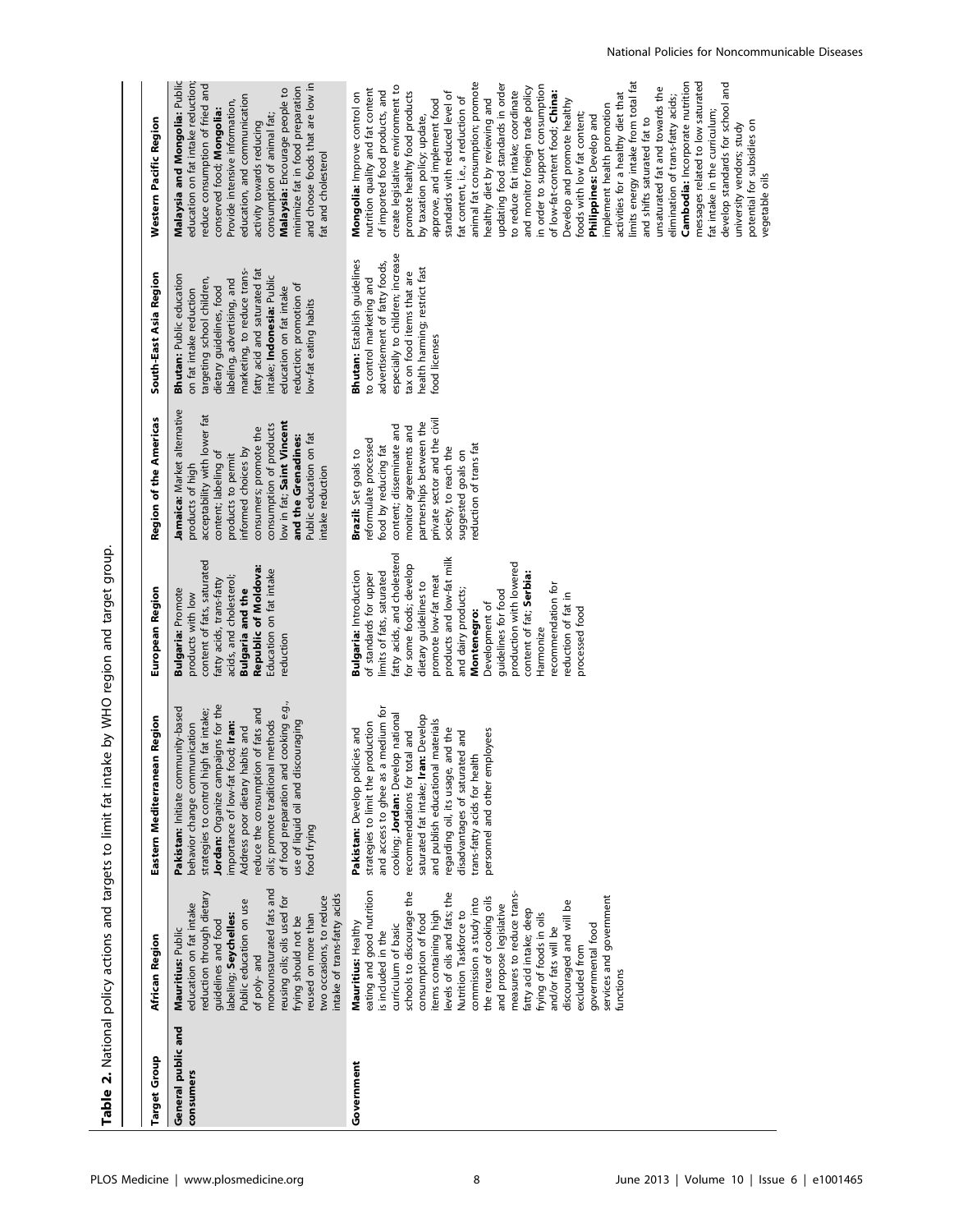| Table 2. Cont.                                                  |                                                                                                                              |                                                                                                                                                                                                                                                                                                                                                                                                                                                     |                                                                                                                                                                                                                                                                                                                                                                     |                        |                        |                                                                                                                                                                                                                                                                                                                             |
|-----------------------------------------------------------------|------------------------------------------------------------------------------------------------------------------------------|-----------------------------------------------------------------------------------------------------------------------------------------------------------------------------------------------------------------------------------------------------------------------------------------------------------------------------------------------------------------------------------------------------------------------------------------------------|---------------------------------------------------------------------------------------------------------------------------------------------------------------------------------------------------------------------------------------------------------------------------------------------------------------------------------------------------------------------|------------------------|------------------------|-----------------------------------------------------------------------------------------------------------------------------------------------------------------------------------------------------------------------------------------------------------------------------------------------------------------------------|
|                                                                 |                                                                                                                              |                                                                                                                                                                                                                                                                                                                                                                                                                                                     |                                                                                                                                                                                                                                                                                                                                                                     |                        |                        |                                                                                                                                                                                                                                                                                                                             |
| <b>Target Group</b>                                             | African Region                                                                                                               | Eastern Mediterranean Region                                                                                                                                                                                                                                                                                                                                                                                                                        | European Region                                                                                                                                                                                                                                                                                                                                                     | Region of the Americas | South-East Asia Region | Western Pacific Region                                                                                                                                                                                                                                                                                                      |
| Private sector                                                  | labeling with reference<br>Mauritius: Train food<br>enforcement of food<br>stakeholders on<br>to fat content<br>industry and | fat in food industries and restaurants;<br>of low- and<br>places through policies for reduced<br>zero-fat products (i.e., dairy sector)<br>Iran: Improve nutrition in public<br>increase the production<br>in food industry                                                                                                                                                                                                                         | <b>Bulgaria: Produce foods</b><br>with low content of fats,<br>saturated and trans-fatty<br>FYRM: Change content<br>acids, and cholesterol;<br>saturated fatty acids<br>and trans-fatty acids<br>of foods to reduce                                                                                                                                                 | $\widetilde{\Xi}$      | $\widetilde{\Xi}$      | and serve foods that decrease the<br>industry and catering to produce<br>Mongolia: Encourage food<br>consumption of animal fat                                                                                                                                                                                              |
| National fat intake<br>target                                   | the national consumption<br>of oils and fats by 10%<br>Mauritius: Decrease<br>within 5 y                                     | €                                                                                                                                                                                                                                                                                                                                                                                                                                                   | FYRM: Reduce saturated<br>trans-fatty acids to $<$ 1%<br>to <1% of total energy<br>intake of saturated fats<br>to $<$ 10% and intake of<br>to 30% of total energy;<br>Montenegro: Reduce<br>population fat intake<br>fat to $\langle 1\%$ <sup>a</sup> of total<br><b>Bulgaria: Reduce</b><br>energy intake and<br>of energy intake;<br>trans-fatty acids<br>intake | ¥                      | €                      | proportion of people with dietary<br>carbohydrates is 50% by 2015 and<br>fat intake >30% of total calories,<br>Food Consumption Survey; Viet<br>compared to the First Malaysian<br>Nam: Proportion of households<br>with a diet with 14% of protein,<br>16% of lipids and 5-68% of<br>Malaysia: Decrease the<br>75% by 2020 |
| doi:10.1371/journal.pmed.1001465.t002<br>member states in 2011. | FYRM, the former Yugoslav Republic of Macedonia; NR, not reported.                                                           | WHO classification of regions and countries was followed. Four of the countries (Mayotte, West Bank and Gaza, the Republic of Kosovo, and American Samoa) classified as LMICs by the World Bank in 2011 [25] were not WHO<br><sup>a</sup> The policy document of FYRM reports that goals are in line with those of WHO [106]. The stated goal of <1% of total energy intake from saturated fat is therefore likely meant to be the WHO goal of 10%. |                                                                                                                                                                                                                                                                                                                                                                     |                        |                        |                                                                                                                                                                                                                                                                                                                             |

j.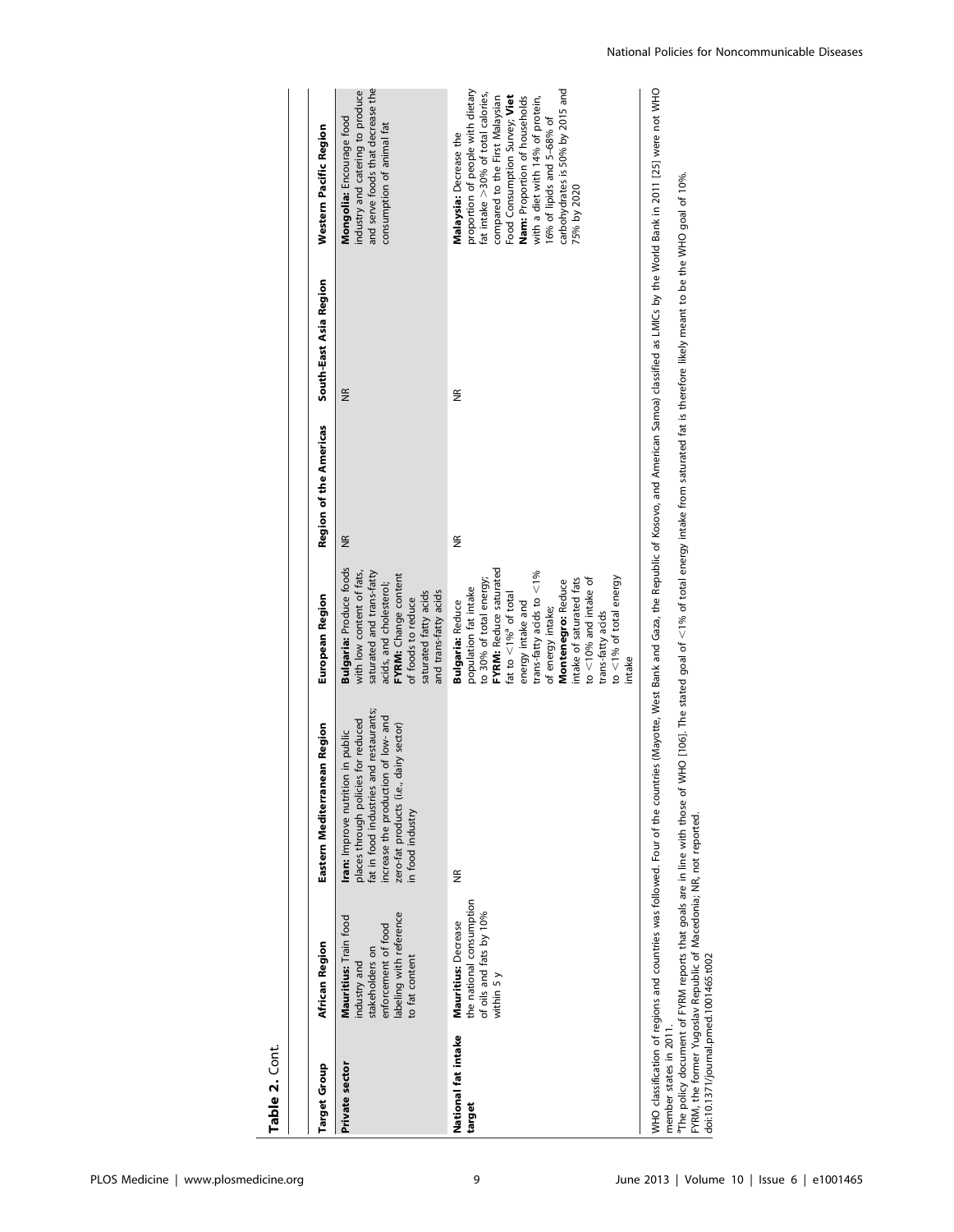Table 3. National policy actions and targets to increase fruit and vegetable intake by WHO region and target group. Table 3. National policy actions and targets to increase fruit and vegetable intake by WHO region and target group.

| <b>Target Group</b> | African Region                                                                                                                                                                                                                                                                                                                                                                                                                                                                                                                                                                                                                                                                                                                                                                                                                                                                                                                                                                                                                                                                                                                                                                                                                                                                                                                                                                                                                                                                         | Eastern Mediterranean<br>Region                                                                                                                                                                                                      | European Region                                                                                                                                                                                                                                                                                                                                                                                                                                                     | Region of the Americas                                                                                                                                                        | South-East Asia<br>Region                                                                                                                                                                                                                                                                                                                                                                                                                                                                                                                                                                                                                                                                                                                                                                                                                                                                                                                                                                                                                                                                                                                                                                                                                                                                                                                                                                   | <b>Western Pacific Region</b>                                                                                                                                                                                                                                                                                                                                                                                                                                                                                                                                                                                                                                                                                                                                                                                                                                                                                               |
|---------------------|----------------------------------------------------------------------------------------------------------------------------------------------------------------------------------------------------------------------------------------------------------------------------------------------------------------------------------------------------------------------------------------------------------------------------------------------------------------------------------------------------------------------------------------------------------------------------------------------------------------------------------------------------------------------------------------------------------------------------------------------------------------------------------------------------------------------------------------------------------------------------------------------------------------------------------------------------------------------------------------------------------------------------------------------------------------------------------------------------------------------------------------------------------------------------------------------------------------------------------------------------------------------------------------------------------------------------------------------------------------------------------------------------------------------------------------------------------------------------------------|--------------------------------------------------------------------------------------------------------------------------------------------------------------------------------------------------------------------------------------|---------------------------------------------------------------------------------------------------------------------------------------------------------------------------------------------------------------------------------------------------------------------------------------------------------------------------------------------------------------------------------------------------------------------------------------------------------------------|-------------------------------------------------------------------------------------------------------------------------------------------------------------------------------|---------------------------------------------------------------------------------------------------------------------------------------------------------------------------------------------------------------------------------------------------------------------------------------------------------------------------------------------------------------------------------------------------------------------------------------------------------------------------------------------------------------------------------------------------------------------------------------------------------------------------------------------------------------------------------------------------------------------------------------------------------------------------------------------------------------------------------------------------------------------------------------------------------------------------------------------------------------------------------------------------------------------------------------------------------------------------------------------------------------------------------------------------------------------------------------------------------------------------------------------------------------------------------------------------------------------------------------------------------------------------------------------|-----------------------------------------------------------------------------------------------------------------------------------------------------------------------------------------------------------------------------------------------------------------------------------------------------------------------------------------------------------------------------------------------------------------------------------------------------------------------------------------------------------------------------------------------------------------------------------------------------------------------------------------------------------------------------------------------------------------------------------------------------------------------------------------------------------------------------------------------------------------------------------------------------------------------------|
| General public      | produce FV and other produce;<br>Angola: Increase consumption<br>of vegetables to diversity crop<br>demonstrations of preparation<br>million people; Mali: Promote<br>Swaziland: Promote growing<br>of foods that improve dietary<br>nutritious food crops such as<br>communities; increase public<br>consumption of foods rich in<br>nutritional produce; organize<br>and cooking demonstrations<br><b>Bissau:</b> Promote production<br>production and increase the<br>in all public primary schools;<br>Promote consumption of FV<br>patterns, such as FV, and of<br>homesteads and schools to<br>at household level; Guinea<br>homesteads and schools to<br>and consumption of locally<br>legumes to reach at least 5<br>traditional foods; Rwanda:<br>quality, through promoting<br>such as indigenous FV and<br>population to diversify the<br>develop urban agriculture<br>consumption of FV in the<br>develop urban agriculture<br>Promote FV production in<br>available nutritious foods,<br>education and awareness<br>micronutrient-dense food<br>Liberia: Diversify diet to<br>about nutrition practices;<br>community gardens and<br>Promote school gardens<br>micronutrients; Ghana:<br>agricultural production;<br>and FV to complement<br>household, school, and<br>staple foods; Malawi:<br>produce FV and other<br>FV by individuals and<br>and small gardens at<br>and small gardens at<br>improve nutritional<br>community-level<br>consumption of<br>institutions | Address poor dietary habits<br>and promote consumption<br>family<br>food such as FV; Iran:<br>importance of low-fat<br>Djibouti: Promote<br>consumption of FV;<br>campaigns for the<br>Jordan: Organize<br>orchards and the<br>of FV | foods and increase consumption<br>reduce consumption of refined<br>support local (rural and urban)<br>orchards, and the greenhouse<br>of FV; Montenegro: Support<br>and offer simulative measures<br>national nutrition pyramid to<br>Develop and popularize the<br>for production of FV and to<br>production of FV, planting<br>ensure quality, availability,<br>production of vegetables;<br><b>Bulgaria: Stimulate and</b><br>Republic of Moldova:<br>and supply | in the young child and adolescent<br>Jamaica: Promote an increased<br>excess increase in body weight<br>consumption of FV; promote<br>consumption of FV without<br>population | wholesome food, including<br>Promote home production<br>cost, nutritious, clean, and<br>of NCDs in early learning<br>stock and access to food<br>and snack or fruit during<br>canteens to provide low-<br>on family and individual<br>Promote fruits and leafy<br>the consumption of FV;<br>homesteads; encourage<br>monastic institutions to<br>growth of carotene-rich<br>social forestry, livestock<br>promotion, community-<br>control and prevention<br>Bangladesh: Promote<br>and balanced and safe<br>vegetables to diversify<br>adolescents, especially<br>homestead gardening,<br>in homestead areas in<br>nutrition, including FV<br>commodities; increase<br>and backyard poultry,<br>assure food resilience<br>including FV farming,<br>based programs, and<br>levels, with sufficient<br>food for children and<br>Indonesia: Promote<br>local fruit; encourage<br>guidelines for school<br>Sri Lanka: Produce<br>FV in all educational<br>consumption of FV;<br>institutions; Nepal:<br>nutritious breakfast<br>carotene-rich FV in<br>girls; promotion of<br>increase consumer<br>production; India:<br>mainstreaming of<br>the school break;<br>demand for fruit;<br>socialization and<br>production of FV<br>community- and<br>centers, schools,<br>flood-free years;<br><b>Bhutan: Health</b><br>gardens for fruit<br>universities, and<br>household-level<br>advocacy for | micronutrient-rich foods, including FV;<br>activity towards acquiring healthy diet<br>increasing FV intake; Samoa: Promote<br>gardening; assist government women<br>sustainable community-based healthy<br>community leaders to develop local<br>canteens; Viet Nam: Promotion of<br>gardens for nutrition purposes and<br>Promote dietary diversification to<br>daily consumption of vegetables;<br>Mongolia: Provide information,<br>solutions such as community FV<br>increase promotion activities for<br>healthy diets; work with school<br>behavior among population by<br>education, and communication<br>representatives in encouraging<br>consumption of FV; Malaysia:<br>increased intake of FV, e.g., FV<br>villagers to produce vegetable<br>vegetable gardens; encourage<br>gardening and develop school<br>Cambodia: Offer homestead<br>Fiji: Encourage and support<br>food production to increase<br>gardens |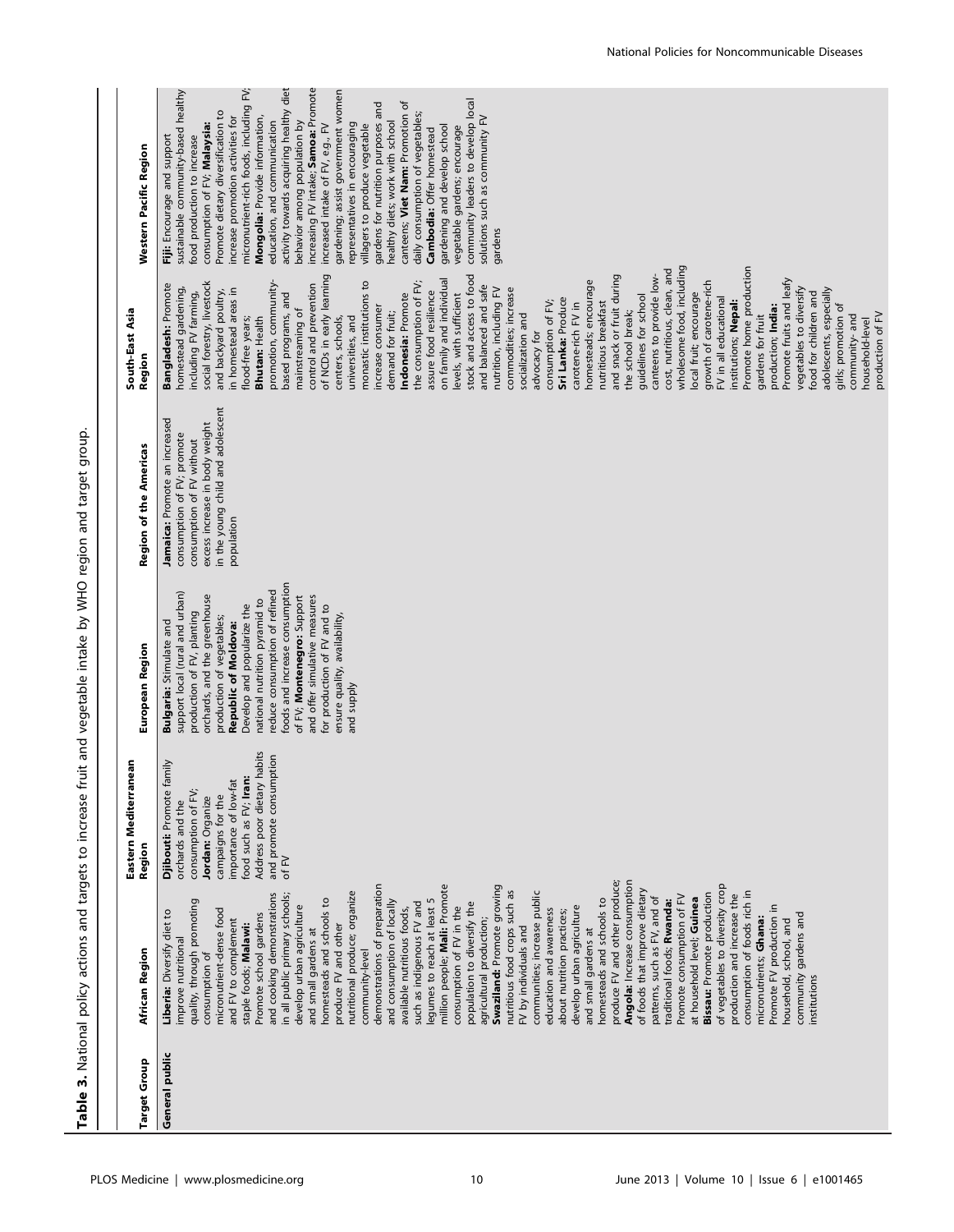| <b>Target Group</b> | <b>African Region</b>                                                                                                                                                                                                                                                                                                                                                                                                                                                                                                                                                                                                                                                                                                                                                                                                                                                                                                                                                                                                                                                                                                                                                                                                                                  | Eastern Mediterranean<br>Region                                          | European Region                                                                                                                                                                                                                                                                                                                                                                                                                                                                  | Region of the Americas                                                                                                                                                                                                                                                                                                                                                            | South-East Asia<br>Region                                                                                                                                                                                                                                                                                                                                                                                                                                                                                                                                                                                                    | Western Pacific Region                                                                                                                                                                                                                                                                                                                                                                                                                                                        |
|---------------------|--------------------------------------------------------------------------------------------------------------------------------------------------------------------------------------------------------------------------------------------------------------------------------------------------------------------------------------------------------------------------------------------------------------------------------------------------------------------------------------------------------------------------------------------------------------------------------------------------------------------------------------------------------------------------------------------------------------------------------------------------------------------------------------------------------------------------------------------------------------------------------------------------------------------------------------------------------------------------------------------------------------------------------------------------------------------------------------------------------------------------------------------------------------------------------------------------------------------------------------------------------|--------------------------------------------------------------------------|----------------------------------------------------------------------------------------------------------------------------------------------------------------------------------------------------------------------------------------------------------------------------------------------------------------------------------------------------------------------------------------------------------------------------------------------------------------------------------|-----------------------------------------------------------------------------------------------------------------------------------------------------------------------------------------------------------------------------------------------------------------------------------------------------------------------------------------------------------------------------------|------------------------------------------------------------------------------------------------------------------------------------------------------------------------------------------------------------------------------------------------------------------------------------------------------------------------------------------------------------------------------------------------------------------------------------------------------------------------------------------------------------------------------------------------------------------------------------------------------------------------------|-------------------------------------------------------------------------------------------------------------------------------------------------------------------------------------------------------------------------------------------------------------------------------------------------------------------------------------------------------------------------------------------------------------------------------------------------------------------------------|
| Government          | access to food resources; set up<br>recommendations for adults for<br>diversify food crop production<br>processing of indigenous non-<br>recommendations for fresh FV<br>alternatives such as fruits and<br>as production availability; tea<br>increase the availability of FV<br>in particular in food-insecure<br>the prevention of NCDs: 400<br>functions will be replaced by<br>in community nutrition sites,<br>through direct consumption,<br>Malawi: Facilitate economic<br>at national level; Mauritius:<br>using different aspects, such<br>Liberia: Expand production<br>vegetables to increase food<br>timber forest products, e.g.,<br>and marketing of nutritious<br>Madagascar: Improve and<br>health breaks using healthy<br>marketing of maize and FV;<br>zones, by promoting home<br>ensure integrated approach<br>sustainable production and<br>household and community<br>g of FV per day; launch FV<br>nuts; Swaziland: Improve<br>empowerment to increase<br>a FV promotion initiative;<br>consumption initiative to<br>edible fruit; Seychelles:<br>gardens, fruit trees, etc.;<br>breaks at governmental<br>Develop guidelines and<br>availability and access<br>develop and promote<br>sales, and income;<br>Establish dietary | Jordan: Develop national<br>recommendations for the<br>consumption of FV | communities during the whole<br>storage of local FV to supply<br>networks for the distribution<br>consultations; establish local<br>and plants; FYRM: Improve<br>availability and access to FV<br>of the produced vegetables<br>through revised agricultural<br>support the establishment<br>production and adequate<br><b>Bulgaria:</b> Stimulate and<br>year; assist in marketing;<br>of better conditions for<br>provision of seedlings,<br>information, and free<br>policies | of food and promote consumption<br>the trend of consumer price index;<br>Brazil: Encourage fiscal measures<br>regulation and nutrition labeling<br>reinforcements); Cuba: Increase<br>the availability of FV and follow<br>Colombia: the compliance of<br>foods such as FV and increase<br>to reduce the price of healthy<br>of FV (visible labels and other<br>their consumption | loans; Maldives: Expand<br>research and agricultural<br>the agriculture sector to<br>efficient use of available<br>land, agricultural inputs,<br>to ensure food security<br>especially for poor and<br><b>Bangladesh: Promote</b><br>strategies to enhance<br>production of FV and<br>marginalized groups;<br>meet household and<br>and availability of FV<br>develop policies and<br>policies encouraging<br>local demand for FV<br>support appropriate<br>increase production<br>at affordable prices;<br>rural population to<br>production of fruit;<br>and water use for<br><b>Bhutan:</b> Develop<br>irrigation and for | Philippines: Develop and implement<br>health promotion activities for healthy<br>diet and increased consumption of FV;<br>Coordinate and monitor foreign trade<br>Malaysia: Develop recipe books for<br>vegetables to increase fiber intake;<br>Cambodia: Incorporate nutrition<br>develop standards for school and<br>messages related to increased FV<br>consumption in the curriculum;<br>university vendors; Mongolia:<br>policy in order to support<br>consumption of FV |
| Private sector      | allow an integrated approach<br>transport of perishable foods<br>livestock; Mali: Improve the<br>with production, availability,<br>Promote FV in collaboration<br>produced, including FV and<br>with other stakeholders to<br>such as FV; Mauritius:<br>Liberia: Diversify food<br>and promotion                                                                                                                                                                                                                                                                                                                                                                                                                                                                                                                                                                                                                                                                                                                                                                                                                                                                                                                                                       | $\widetilde{\Xi}$                                                        | provision at school cafeterias of<br>fresh, seasonal FV, milk, yogurt,<br>or dairy products in the diet of<br>inclusion of fresh FV and milk<br>children in kindergartens and<br>and milk/yogurt-based drinks<br>crèches; strict control on<br><b>Bulgaria: Mandatory</b>                                                                                                                                                                                                        | Brazil: Stimulate consumption<br>of healthy food, such as FV                                                                                                                                                                                                                                                                                                                      | consumption of vegetables<br>to follow dietary guidelines<br>and to offer foods such as<br>Encourage catering sector<br>kurakkan and bread fruit;<br>by 4.5% and fruits by 5%<br>Indonesia: Increase the<br>farmers to consume and<br>grow FV using organic<br>fertilizers and enhance<br>products; Sri Lanka:<br><b>Bhutan:</b> Encourage<br>through sale of such<br>income generation<br>per year                                                                                                                                                                                                                          | Encourage food industry and catering<br>Fiji: Encourage proper processing of<br>to produce and serve foods that<br>local food and FV; Mongolia:<br>increase FV consumption                                                                                                                                                                                                                                                                                                    |

Table 3. Cont.

Table 3. Cont.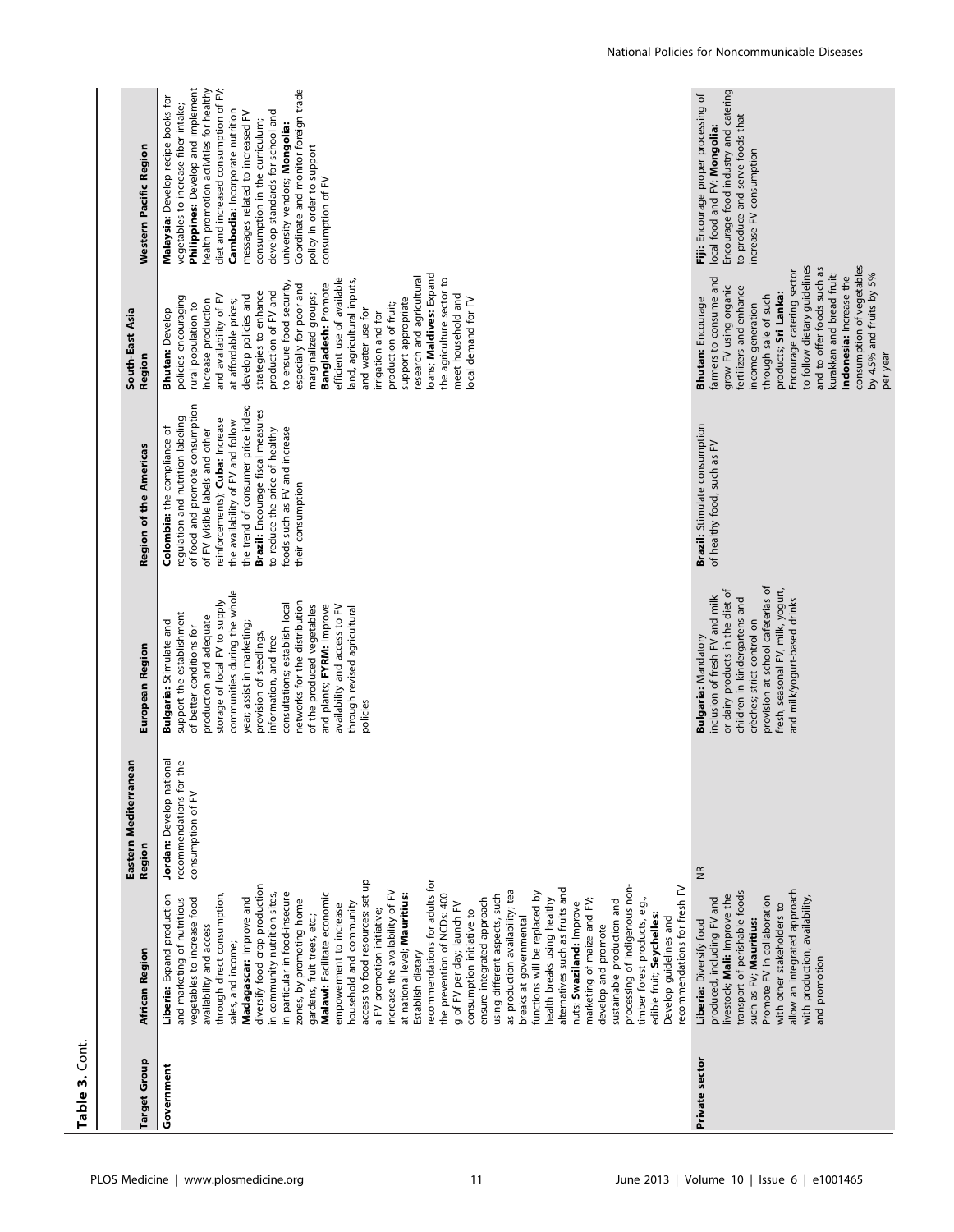| Table 3. Cont.         |                                                                                                                                                                                                                                                                                                                                                                                                                                                                                                                                                                                                                                                                                                                                                                                                                                                                                                                                                                              |                                 |                                                                                                                                                                                                                                                                                                                                                                                                                                                |                                                                                                                                                                                                                                                                                           |                                                                                                                                      |                                                                                                                                                                                                                                                                                                                                                                                                                 |
|------------------------|------------------------------------------------------------------------------------------------------------------------------------------------------------------------------------------------------------------------------------------------------------------------------------------------------------------------------------------------------------------------------------------------------------------------------------------------------------------------------------------------------------------------------------------------------------------------------------------------------------------------------------------------------------------------------------------------------------------------------------------------------------------------------------------------------------------------------------------------------------------------------------------------------------------------------------------------------------------------------|---------------------------------|------------------------------------------------------------------------------------------------------------------------------------------------------------------------------------------------------------------------------------------------------------------------------------------------------------------------------------------------------------------------------------------------------------------------------------------------|-------------------------------------------------------------------------------------------------------------------------------------------------------------------------------------------------------------------------------------------------------------------------------------------|--------------------------------------------------------------------------------------------------------------------------------------|-----------------------------------------------------------------------------------------------------------------------------------------------------------------------------------------------------------------------------------------------------------------------------------------------------------------------------------------------------------------------------------------------------------------|
|                        |                                                                                                                                                                                                                                                                                                                                                                                                                                                                                                                                                                                                                                                                                                                                                                                                                                                                                                                                                                              |                                 |                                                                                                                                                                                                                                                                                                                                                                                                                                                |                                                                                                                                                                                                                                                                                           |                                                                                                                                      |                                                                                                                                                                                                                                                                                                                                                                                                                 |
| <b>Target Group</b>    | African Region                                                                                                                                                                                                                                                                                                                                                                                                                                                                                                                                                                                                                                                                                                                                                                                                                                                                                                                                                               | Eastern Mediterranean<br>Region | European Region                                                                                                                                                                                                                                                                                                                                                                                                                                | <b>Region of the Americas</b>                                                                                                                                                                                                                                                             | South-East Asia<br>Region                                                                                                            | <b>Western Pacific Region</b>                                                                                                                                                                                                                                                                                                                                                                                   |
| Policy targets         | by local production to ensure<br>generating produce; Malawi:<br>should contain at least 100 g<br>of FV; FV should be served in<br>an appealing and easy-to-eat<br>vegetables should be served<br>and urban households, with<br>that promote production of<br>and availability of FV in the<br>availability of FV, preferably<br>$2$ -fold ( $\geq$ 400 g/d); increase<br>Promote backyard gardens<br>and planting of fruit trees;<br>way; as much as possible,<br>Angola: Intensify actions<br>and quantity to meet the<br>nutritional needs for rural<br>promote consumption of<br>vegetables, animal origin<br>adequate food in quality<br>Mauritius: Increase the<br>Seychelles: Every meal<br>low-income households;<br>products, and revenue-<br>free of added oil or fat;<br>vulnerable groups and<br>promote consumption<br>consumption of FV by<br>foods rich in vitamins,<br>freshness of produce;<br>particularly traditional<br>special emphasis on<br>guidelines | $\widetilde{\Xi}$               | Average intake of at least 500 g<br>Increase FV availability; increase<br>storehouses for FV and provide<br>access to them for small farms;<br>ensure proper storage of FV in<br>of FV and other foods; FYRM:<br>and spring up to 400 g daily;<br>consumption of FV in winter<br>of FV daily; Montenegro:<br>Promote the consumption<br>consumption to $>400$ g/d<br>Republic of Moldova:<br>Bulgaria: Increase the<br>winter; construct local | of vegetables per day or 300 g by<br>consuming at least three portions<br>50%; Jamaica: A 20% increase in<br>consumption of FV by December<br>of the population consuming at<br>Cuba: Increase the proportion<br>least 200 g of FV by 40% and<br>2008; Brazil: Increase FV<br>consumption | Indonesia: Increase<br>(FV, oilseeds, pulses)<br>daily; Bangladesh:<br>ncrease production<br>consumption of FV<br>of noncereal crops | consumption from 111 g/d to 133 g/d<br>micronutrient-rich foods including FV;<br>Samoa: Increase the consumption of<br>diets to increase the consumption of<br>Increase per capita total vegetable<br>promote healthy and safe diets to<br>reduce NCDs; Malaysia: Diversify<br>FV by households; Philippines:<br>consuming FV; Mongolia and<br>Fiji: Increase intake of FV and<br>increase proportion of people |
| member states in 2011. | FV, fruits and vegetables; FYRM, the former Yugoslav Republic of Macedonia; NR, not reported<br>doi:10.1371/journal.pmed.1001465.t003                                                                                                                                                                                                                                                                                                                                                                                                                                                                                                                                                                                                                                                                                                                                                                                                                                        |                                 |                                                                                                                                                                                                                                                                                                                                                                                                                                                |                                                                                                                                                                                                                                                                                           |                                                                                                                                      | WHO classification of regions and countries was followed. Four of the countries (Mayotte, West Bank and Gaza, the Republic of Kosovo, and American Samoa) classified as LMICs by the World Bank in 2011 [25] were not WHO                                                                                                                                                                                       |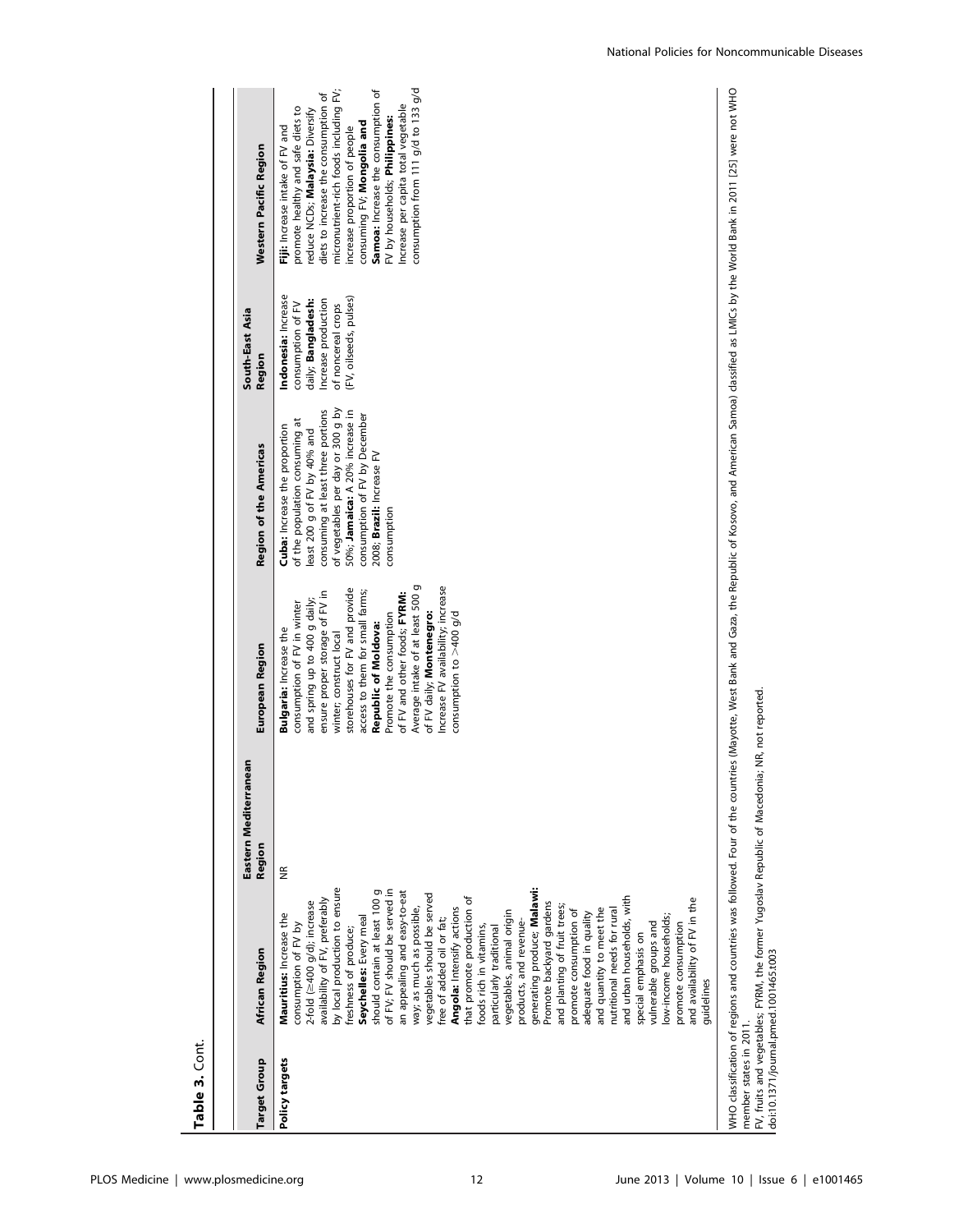Table 4. National policy actions and targets to promote physical activity by WHO region and target group. Table 4. National policy actions and targets to promote physical activity by WHO region and target group.

| <b>Target</b><br>Group             | African<br>Region                                                                                                                                                                                                                                                                                                                                                                                                                                     | Mediterranean<br>Eastern<br>Region                                                                                   | <u>ion</u><br>European Reg                                                                                                                                                                                                                                                                                                                                                                                                                                                                                                                                                                                                                                                                                                                                                                                                                                                                                                                                                                                                                            | Region of the Americas                                                                                                                                                                                                                                                                                                                                                                                                                                                                                                                                                                                                                                                                                                                                                                                                                                                                                                                                                                                                                                                                                                                                                      | South-East Asia Region                                                                                                                                                                                                                                                                                                                                                                                                                                                                                                                                                                                                                                                                                                                                                                                                                                                                                                                                                                                                                                                                                                                                                                        | <b>Western Pacific Region</b>                                                                                                                                                                                                                                                                                                                                                                                                                                                                                                                                                                                                                                                                                                                                                                                                                                                                                                                                                                                                                                                                                                                                                                                                                                                                        |
|------------------------------------|-------------------------------------------------------------------------------------------------------------------------------------------------------------------------------------------------------------------------------------------------------------------------------------------------------------------------------------------------------------------------------------------------------------------------------------------------------|----------------------------------------------------------------------------------------------------------------------|-------------------------------------------------------------------------------------------------------------------------------------------------------------------------------------------------------------------------------------------------------------------------------------------------------------------------------------------------------------------------------------------------------------------------------------------------------------------------------------------------------------------------------------------------------------------------------------------------------------------------------------------------------------------------------------------------------------------------------------------------------------------------------------------------------------------------------------------------------------------------------------------------------------------------------------------------------------------------------------------------------------------------------------------------------|-----------------------------------------------------------------------------------------------------------------------------------------------------------------------------------------------------------------------------------------------------------------------------------------------------------------------------------------------------------------------------------------------------------------------------------------------------------------------------------------------------------------------------------------------------------------------------------------------------------------------------------------------------------------------------------------------------------------------------------------------------------------------------------------------------------------------------------------------------------------------------------------------------------------------------------------------------------------------------------------------------------------------------------------------------------------------------------------------------------------------------------------------------------------------------|-----------------------------------------------------------------------------------------------------------------------------------------------------------------------------------------------------------------------------------------------------------------------------------------------------------------------------------------------------------------------------------------------------------------------------------------------------------------------------------------------------------------------------------------------------------------------------------------------------------------------------------------------------------------------------------------------------------------------------------------------------------------------------------------------------------------------------------------------------------------------------------------------------------------------------------------------------------------------------------------------------------------------------------------------------------------------------------------------------------------------------------------------------------------------------------------------|------------------------------------------------------------------------------------------------------------------------------------------------------------------------------------------------------------------------------------------------------------------------------------------------------------------------------------------------------------------------------------------------------------------------------------------------------------------------------------------------------------------------------------------------------------------------------------------------------------------------------------------------------------------------------------------------------------------------------------------------------------------------------------------------------------------------------------------------------------------------------------------------------------------------------------------------------------------------------------------------------------------------------------------------------------------------------------------------------------------------------------------------------------------------------------------------------------------------------------------------------------------------------------------------------|
| consumers<br>public and<br>General | nealthy lifestyles<br>Niger: Promote<br>on PA; organize<br>by undertaking<br>adequate PA in<br>are widespread<br>neighborhoods<br>meeting on PA<br>healthy weight<br>health workers<br>in families and<br>and relaxation<br>maintaining a<br>Kenya: Train<br>communities<br>so that sport<br>sensitization<br><b>Mauritius:</b><br>n counties<br>the dietary<br>Emphasize<br>quidelines;<br>Encourage<br>exercise <sup>a</sup> ;<br>Ghana:<br>regular | PA and the creation<br>Morocco: Promote<br>Djibouti: Promote<br>PA in schools and<br>of playgrounds;<br>universities | include: plan for stadia, safe walking routes,<br>proper nutrition are always followed by recommendations<br>on the health, social, and economic benefits of PA; create<br>recreational facilities; Republic of Moldova: Population-<br>information to the public by written and visual media on<br>an environment conducive for PA; urban planning policy<br>public use; provide nationwide evidence-based advocacy<br>wide communication to promote PA, including in elderly<br>roads for bikers and pedestrians in settlements; conduct<br>educative programs on the importance of PA in school<br>designing models for PA facilities and building of safe<br>active life and obesity; FYRM: Recommendations for<br>for PA; Montenegro: Support local government in<br>safe cycling routes, shelters from poor weather, and<br>and sedentary population; Turkey: Provide correct<br>school sports facilities available for<br>curriculum; Serbia: Promote and implement PA in<br>population<br>Georgia: Make<br>everyday life in<br>choices should | Promote PA in communities and schools;<br>and schools; multisectoral workshops for<br>PA in the general population; Guyana:<br>and lifestyle for the general population;<br>networks; Brazil: Promote active aging,<br>measures to promote good health that<br>lifestyles and PA and recreation; Cuba:<br>intersectoral participation in systematic<br>include PA, especially in the workplace<br>lifestyle for children and young people;<br>schools; communication and education<br>the formation of local and national PA<br>children; Costa Rica: Promote healthy<br>e.g., through private health plans, and<br>campaign to promote health through<br><b>Uruguay:</b> Develop guidelines for PA<br>on an everyday basis and throughout<br>Promote intersectoral participation in<br>regular PA; encourage PA in children<br>physical education classes a week at<br>systematic PA at the workplace and<br>life; promote leisure PA and healthy<br>encourage the elderly to engage in<br>guidelines promote providing two<br>Guatemala: Apply strategies and<br>Chile: Promote PA at workplaces,<br>population, preschool and school<br>disseminate PA guidelines to the | promoting greater PA among<br>understanding of the benefit<br>that more PA leads to better<br>exercise, with a focus on the<br>sports policy and action plan<br>of PA; increase PA of people<br>and services; involvement of<br>walking and regular physical<br>levels of society; Sri Lanka:<br>health; Indonesia: Increase<br>Create of awareness on PA;<br>facilities of sports and open<br>qrassroots level in rural and<br>urban areas; revision of the<br>the school system; creation<br>and cyclists; India: Physical<br>urban and more sedentary<br>school children and adults<br>among the general public<br>will also reduce the risk of<br>the workplace; encourage<br>population; increase PA at<br>education to be built into<br>enhancing understanding<br>roads safe for pedestrians<br><b>Bhutan: Advocate at the</b><br>population level for PA in<br>of sports infrastructure at<br>recreation and making all<br>provisions of means and<br>creating awareness at all<br>the population level by<br>promotion; increase in<br>space, in the frame of<br>diseases; provision of<br>chronic degenerative<br>facilities for outdoor<br>through increase of<br>corporate sector | activities during the school day; the<br>ā<br>communities shall actively promote<br>lifestyle instructors and social sports<br>Samoa: PA is one of the four high-<br>individuals who have been disabled<br>by disease, traumatic injury, or other<br>secondary students participate in at<br>groups, women's communities, and<br>programs; emphasis on community<br>balancing food intake with regular<br>healthy lifestyles, and lack of PA as<br>population-wide promotion of PA;<br>risk factor, in particular in women;<br>potential in terms of PA; promote<br>causes to achieve their maximum<br>encourage community leaders to<br>Cambodia: Public awareness of<br>curriculum of secondary schools;<br>maintenance of body weight by<br>government workers to support<br>PA; Malaysia: Promote physical<br>China: Ensure that primary and<br>risk areas identified to focus on<br>walking groups or green space;<br>develop local solutions such as<br>fitness activities for the general<br>the working model of healthy<br>promote PA in elderly homes;<br>healthy lifestyle, including PA;<br>population at the workplace;<br>least 1 h of physical exercise<br>Mongolia: Introduce basic<br>through health promotion<br>Solomon Islands: Assist<br>knowledge about PA into<br>instructors |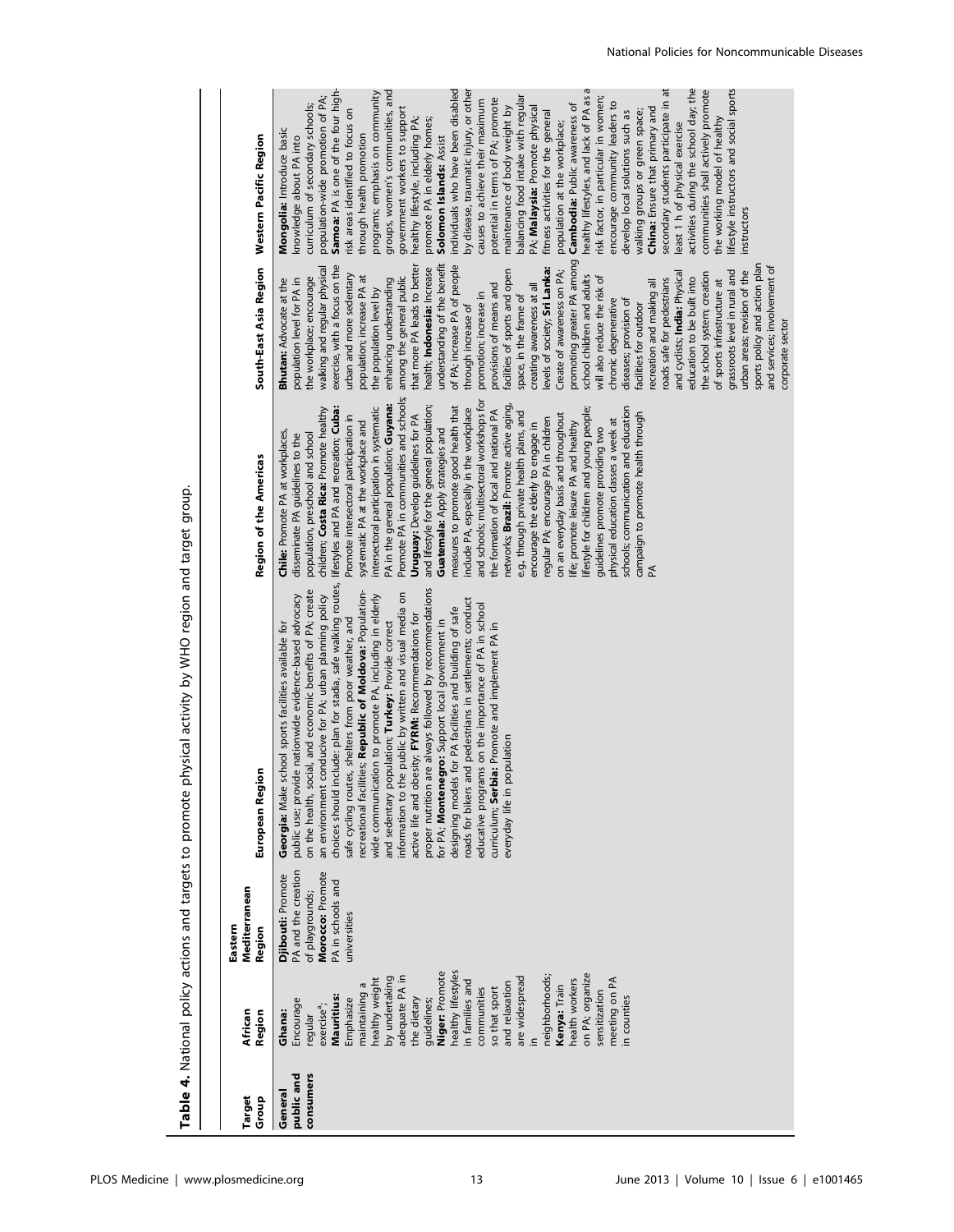Table 4. Cont. Table 4. Cont.

| Group<br>Target   | African<br>Region                                                                                                                                                                                                                                                                                                          | Mediterranean<br>Eastern<br>Region                                                                                                                                                                                                                                                                           | European Region                                                                                                                                                                                                                                                                                                                                                                                                                                                                                                                                                                                                                                                                                                                                                                                                                                                                                                                                                                                                                                                                                                                                                                                                                                                                                                                                                                                                                                                                                                                                                                                                                                                                                                                                                                                                                                                                                                                                                                                                                                                                                                                                                                                                                                                                                                                                                                              | <b>Region of the Americas</b>                                                                                                                                                                                                                                                                                                                                                                                                                                                                                                                                                                                                                                                                                                                                                                                                                                                                                                                                                                                                                                                                        | South-East Asia Region                                                                                                                                                                                                                                                                                                                                                                                                                                                                                                                                                                                                                              | <b>Western Pacific Region</b>                                                                                                                                                                                                                                                                                                                                                                                                                                                                                                                                                                                                                                                                                                                                                                                                                                                                                                                                                                                                                                                                                                                                                                                                                                                                                                                                                                                       |
|-------------------|----------------------------------------------------------------------------------------------------------------------------------------------------------------------------------------------------------------------------------------------------------------------------------------------------------------------------|--------------------------------------------------------------------------------------------------------------------------------------------------------------------------------------------------------------------------------------------------------------------------------------------------------------|----------------------------------------------------------------------------------------------------------------------------------------------------------------------------------------------------------------------------------------------------------------------------------------------------------------------------------------------------------------------------------------------------------------------------------------------------------------------------------------------------------------------------------------------------------------------------------------------------------------------------------------------------------------------------------------------------------------------------------------------------------------------------------------------------------------------------------------------------------------------------------------------------------------------------------------------------------------------------------------------------------------------------------------------------------------------------------------------------------------------------------------------------------------------------------------------------------------------------------------------------------------------------------------------------------------------------------------------------------------------------------------------------------------------------------------------------------------------------------------------------------------------------------------------------------------------------------------------------------------------------------------------------------------------------------------------------------------------------------------------------------------------------------------------------------------------------------------------------------------------------------------------------------------------------------------------------------------------------------------------------------------------------------------------------------------------------------------------------------------------------------------------------------------------------------------------------------------------------------------------------------------------------------------------------------------------------------------------------------------------------------------------|------------------------------------------------------------------------------------------------------------------------------------------------------------------------------------------------------------------------------------------------------------------------------------------------------------------------------------------------------------------------------------------------------------------------------------------------------------------------------------------------------------------------------------------------------------------------------------------------------------------------------------------------------------------------------------------------------------------------------------------------------------------------------------------------------------------------------------------------------------------------------------------------------------------------------------------------------------------------------------------------------------------------------------------------------------------------------------------------------|-----------------------------------------------------------------------------------------------------------------------------------------------------------------------------------------------------------------------------------------------------------------------------------------------------------------------------------------------------------------------------------------------------------------------------------------------------------------------------------------------------------------------------------------------------------------------------------------------------------------------------------------------------|---------------------------------------------------------------------------------------------------------------------------------------------------------------------------------------------------------------------------------------------------------------------------------------------------------------------------------------------------------------------------------------------------------------------------------------------------------------------------------------------------------------------------------------------------------------------------------------------------------------------------------------------------------------------------------------------------------------------------------------------------------------------------------------------------------------------------------------------------------------------------------------------------------------------------------------------------------------------------------------------------------------------------------------------------------------------------------------------------------------------------------------------------------------------------------------------------------------------------------------------------------------------------------------------------------------------------------------------------------------------------------------------------------------------|
| Government        | recommendations<br>Ghana: Make<br>Madagascar:<br>NCDs with PA<br>collaborate to<br>prevention of<br>have a strong<br>policy for the<br>PA education<br>mandatory in<br>Ministries of<br>focus on PA<br>all schools <sup>a</sup> ;<br><b>Mauritius:</b><br>among the<br>finance will<br>health and<br>Develop a<br>elderly; | develop multisectoral<br>Morocco: Advocate<br>for public space and<br>Iran: Increase PA to<br>national strategy for<br>prevent and control<br>Jordan: Develop a<br>obesity in students<br>committee for PA;<br>conducive for PA;<br>the promotion of<br>exercise and PA:<br>an environment<br>overweight and | relevant sectors and stakeholders on PA; allocate a proportion<br>be easily applied inside the house; FYRM: Increase possibility<br>Board in 81 provinces; mainstream obesity-fighting strategies<br>in national health strategies and policies; prepare national PA<br>Georgia: Develop local legislation and policy to support PA;<br>Extend urban public green space and special grounds for PA<br>decisions by developing action-oriented networks with other<br>public widespread; development of PA applications that can<br>guidelines; improve education program related to PA in the<br>leadership of local administrations, for making the PA in the<br>development of conditions for cycling and walking in traffic;<br>for the population; revival of regular short breaks in schools<br>educational system; improve the environment for PA in the<br>barriers for PA transport; Montenegro: Local governments<br>authorities for recreational infrastructure and elimination of<br>programs for PA in kindergartens, schools,<br>and worksites and encouragement of PA through curricula<br>recreational areas within the budget possibilities, with the<br>promoting PA; Republic of Moldova:<br>facilities for PA: swimming pools, playgrounds, parks, and<br>provide conditions for development of infrastructure and<br>school curriculum; educate medical and PA professionals<br>and enforce the collaboration between government and<br>for PA through integration of PA in everyday life, e.g., in<br>centers for Obesity Prevention, Nutrition and Active Life<br>on PA for patients with cardiovascular disease; develop<br>and support; Turkey: Establish provincial coordination<br>kindergartens, schools, and worksites; support for local<br>Perform moderate PA according to national guidelines;<br>health sector to take the leading role in making policy<br>awareness creation in media; Serbia:<br>NGO campaign "Sport for Everyone"<br>educational system; formation of sports facilities and<br>cycling and walking paths; conduct activities toward<br>cardiovascular disease; upgrade programs for PA in<br>promote PA in children, adolescents, adults, elderly<br>NGOs in implementation of PA recommendations;<br>individuals, healthy individuals, and patients with<br>of sport funds to<br>government and<br>development of<br>and universities; | to participate in supervised afterschool<br>guidelines on physical education and<br>design life skills program for schools,<br>opportunities for children and youth<br>schools by 2010; Jamaica: Establish<br>conducive for community members<br>management at government clinics;<br>laws, and regulations supportive of<br>as a component of chronic disease<br>sports for target group; include PA<br>guidelines; Guyana: Introduce PA<br>improve and evaluate facilities for<br>participate in PA; Brazil: Promote<br>engaging in PA in health services;<br>clean, safe, and green open space<br>environment in schools, places of<br>sports activities; establish polices,<br>work, and communities; develop<br>building of healthy urban spaces<br>to be physically active; provide<br>lifestyles, including PA; provide<br>as an examinable subject in all<br>for all community members to<br>covering all aspects of healthy<br>Chile: Develop population PA<br>healthy communities that are<br>a PA lifestyle, and supportive<br>population-wide PA; promote<br>communities, and workplaces | <b>Bhutan:</b> Establish national<br>standards for PA; establish<br>importance of PA through<br>environments; Sri Lanka:<br>collaborate with Dratsang<br>employees in institutions<br>a PA Act to regulate the<br>and training sessions on<br>to integrate information<br>sports clubs, and young<br>promote PA; awareness<br>Reactivate youth clubs,<br>built environment that<br>and also promotion of<br>PA; develop education<br>Ministry of Health will<br>aimed at encouraging<br>supports active living;<br>materials for curricula<br>farmers club so as to<br>PA in children, and<br>provide supportive<br>program on PA for<br>mass media | and university students; collect data<br>culture and active movement; create<br>tax measures and market incentives<br>women in sports; provide adequate<br>curriculum for PA and promotion of<br>environment quality monitoring and<br>improve accessibility and quality of<br>directed towards promotion of PA;<br>Actively create a sports and fitness<br>guidance on mass sports activities;<br>Cambodia: Develop presentation<br>improve their safety lighting; Viet<br>sports facilities for school children<br>environment; strengthen scientific<br>environment and promote regular<br>activities for PA; regulate the built<br>gradually increase the accessibility<br>strategies to promote PA; China:<br>promotional measures of physical<br>and standards; provide advice for<br>population-specific PA guidelines<br>training program of informal and<br>distance learning on PA; develop<br>Mongolia: Develop and enforce<br>on availability of cycle ways and<br>Nam: Develop physical exercise<br>and utilization of various public<br>sports equipment/facilities and<br>sports-related roads/areas and<br>materials on PA; revise school<br>implement health promotion<br>environment to promote PA;<br>programs from preschool to<br>public parks; develop local<br>Philippines: Develop and<br>evaluation; build a healthy<br>undergraduate education;<br>sports facilities; enhance<br>exercise |
| Private<br>sector | $\frac{\kappa}{2}$                                                                                                                                                                                                                                                                                                         | $\frac{\alpha}{2}$                                                                                                                                                                                                                                                                                           | and recreative occasions, e.g., organize sport or recreative<br>the workplace; Serbia: Institutional organization of sport<br>Turkey: Increase the knowledge level regarding PA at<br>contests for workers or pensioners                                                                                                                                                                                                                                                                                                                                                                                                                                                                                                                                                                                                                                                                                                                                                                                                                                                                                                                                                                                                                                                                                                                                                                                                                                                                                                                                                                                                                                                                                                                                                                                                                                                                                                                                                                                                                                                                                                                                                                                                                                                                                                                                                                     | Establish agreements with the productive<br>and create a partnership with the media<br>Jamaica: Establish supportive networks<br>sector to implement programs on PA,<br>and alliances with the private sector<br>to promote the value of PA; Brazil:<br>such as the Academia da Saude                                                                                                                                                                                                                                                                                                                                                                                                                                                                                                                                                                                                                                                                                                                                                                                                                | establish a sport culture<br>India: Involvement of<br>corporate sector to                                                                                                                                                                                                                                                                                                                                                                                                                                                                                                                                                                           | personalities and media to promote<br>Cambodia: Involve sports<br>PA                                                                                                                                                                                                                                                                                                                                                                                                                                                                                                                                                                                                                                                                                                                                                                                                                                                                                                                                                                                                                                                                                                                                                                                                                                                                                                                                                |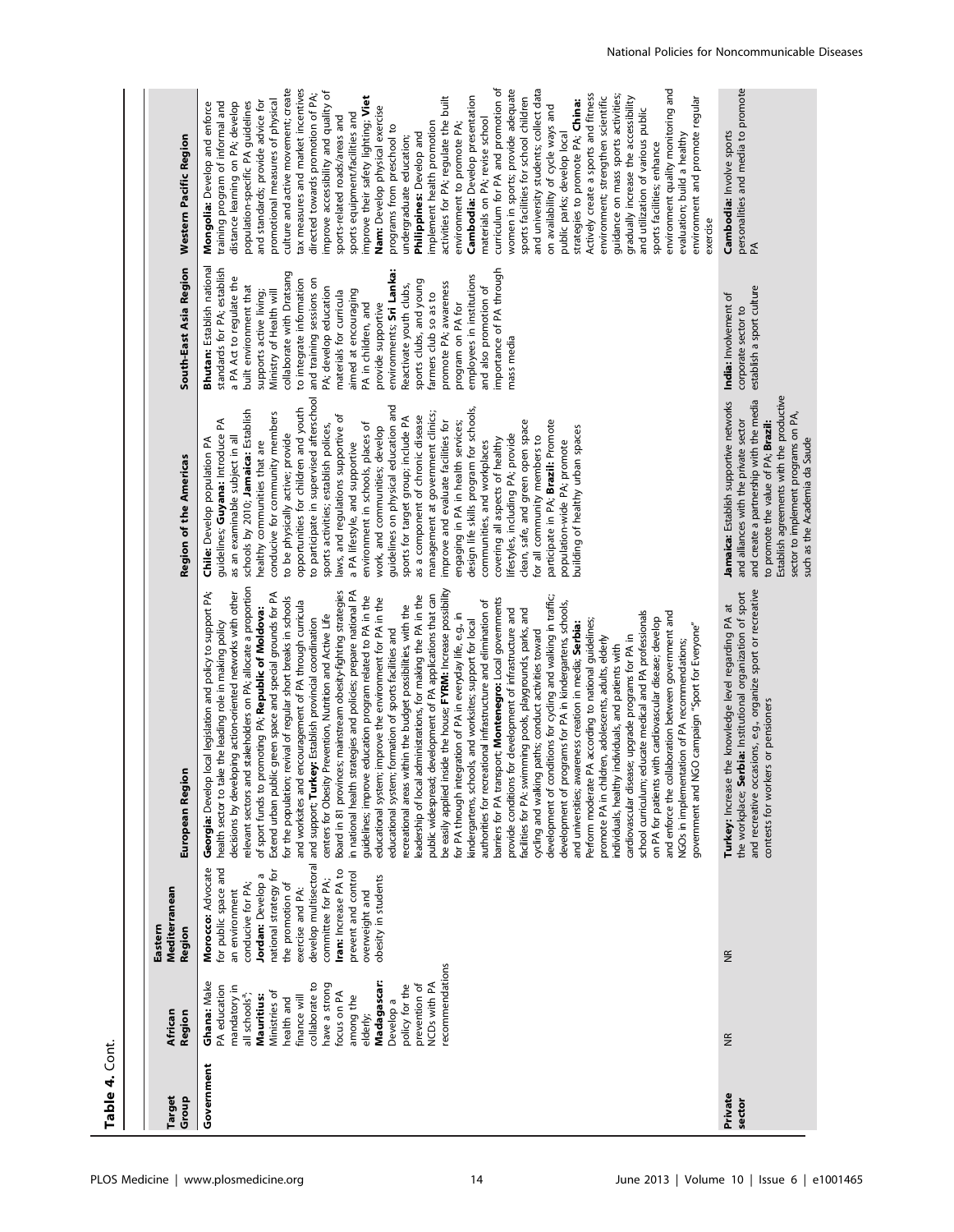| Group<br>Target             | African<br>Region                                                                                       | Mediterranean<br>Eastern<br>Region                                                    | aion<br>European Reg | <b>Region of the Americas</b>                                                                                                                                                                                                                                                                                                                                                                                                          |                   | South-East Asia Region Western Pacific Region                                                                                                                                                                                                                                                                                                                            |
|-----------------------------|---------------------------------------------------------------------------------------------------------|---------------------------------------------------------------------------------------|----------------------|----------------------------------------------------------------------------------------------------------------------------------------------------------------------------------------------------------------------------------------------------------------------------------------------------------------------------------------------------------------------------------------------------------------------------------------|-------------------|--------------------------------------------------------------------------------------------------------------------------------------------------------------------------------------------------------------------------------------------------------------------------------------------------------------------------------------------------------------------------|
| target for<br>National<br>Ž | population that<br>and PA is 15%<br>Proportion of<br>by 2016/2017<br>healthy diet<br>adopts a<br>Kenya: | population and<br>80% of children<br>Morocco: 70%<br>active by 2019<br>of the general | $\frac{\alpha}{2}$   | day for adults and 1 h for adolescents<br>and children; Jamaica: 40% increase<br>individuals $\geq$ 15 y to 32%; Uruguay:<br><b>Cuba:</b> Increase proportion of adults<br>Average 30 min of moderate PA per<br>prevalence of sedentary behavior in<br>moderate levels of PA practiced for<br>30 min per day within 4 y; Brazil:<br>in the number of persons having<br>doing PA to 40% and decrease<br>Increase leisure-time PA levels | $\widetilde{\Xi}$ | people doing at least 30 min of PA per<br>day, three times a week, compared to<br>the First Malaysian Food Consumption<br>Malaysia: Increase the proportion of<br>prevalence of adults with high physical<br>nactivity from 60.5% to 50.8%; China:<br>population with regular exercise to<br>Survey; Philippines: Reduction in<br>Increase the proportion of the<br>>32% |

environmental determinants (i.e., the quantity, quality, or price of dietary choices, or the built environment for physical activity) in order to be effective. Such policy measures, in particular those addressing the private sector, were poorly elaborated in the policy documents [103].

A key issue is the actual implementation of policy measures in relation to what was articulated in the documents. The findings of this review indicate that few LMICs have made significant steps in the development of a comprehensive set of strategies to address NCDs. Although an in-depth evaluation of actual implementation, effects, and resources allocated has not been opportune to date, we hope that our findings provide baseline data and encourage countries to develop monitoring and evaluation mechanisms to assess policy response in due time. Documenting the effectiveness of population-based NCD prevention policies will be a critical factor of success to ensure effective action in LMICs [4].

For this review, we were able to assess documents in all languages received. Because of language constraints, however, two of the documents [74,87] were coded by only one researcher. To assess the content of the policy of Iran, we relied on translations by experienced senior Iranian researchers. All other policy documents were obtained in Spanish, Portuguese, French, or English and were analyzed accordingly by the research team. For China and the Russian Federation, appropriate English versions of the policies were obtained from the Chinese Centers for Disease Control and the United States Department of Agriculture, respectively. Despite indications of availability of relevant policies in the European region [26], language limitations did not allow us to search the websites of a number of countries such as Azerbaijan, Belarus, and the Russian Federation.

The restriction of our review to only national policies presents a number of limitations. The mere presence or absence of policies or strategies for NCDs in a policy document does not necessarily reflect concrete action. Conversely, nutritional interventions have been implemented in some countries without a policy being developed and published [104]. In addition, this review assessed the contents of the policy documents as they were published and did not capture local or regional activities, or initiatives that emerged after the publication of the policies. The findings from a survey in countries with a high burden of NCDs, such as Thailand and South Africa, illustrate this discrepancy [23]. The contents might have been modified over time in response to new scientific findings, emerging nutritional challenges, or changes in the countries' priorities [91]. In addition, it is important to point out that we extracted only actions that explicitly referred to one of the risk factors analyzed. Generic statements such as ''development of food-based dietary guidelines'' or ''establishment of fiscal measures for a healthy diet'' were hence not coded.

The present review shows that the policy response to address current NCD challenges through diet and physical inactivity in LMICs is inadequate since endorsement of the Global Strategy on Diet, Physical Activity and Health [20]. LMICs urgently need to scale up interventions and develop integrated policies that address various risk factors for NCD prevention through multi-stakeholder collaboration and cross-sector involvement. Clear and prioritized actions are needed to harness the NCD epidemic. Such actions need to be documented in policy documents that are publicly available to share lessons learned, promote engagement with the stakeholders, and stimulate accountability and leadership in the fight against the burden of NCDs in LMICs. The establishment of an open-access and publicly accessible database of policy documents with regular systematic reviews of policy development might prove to be an incentive in this regard.

Table 4 Cont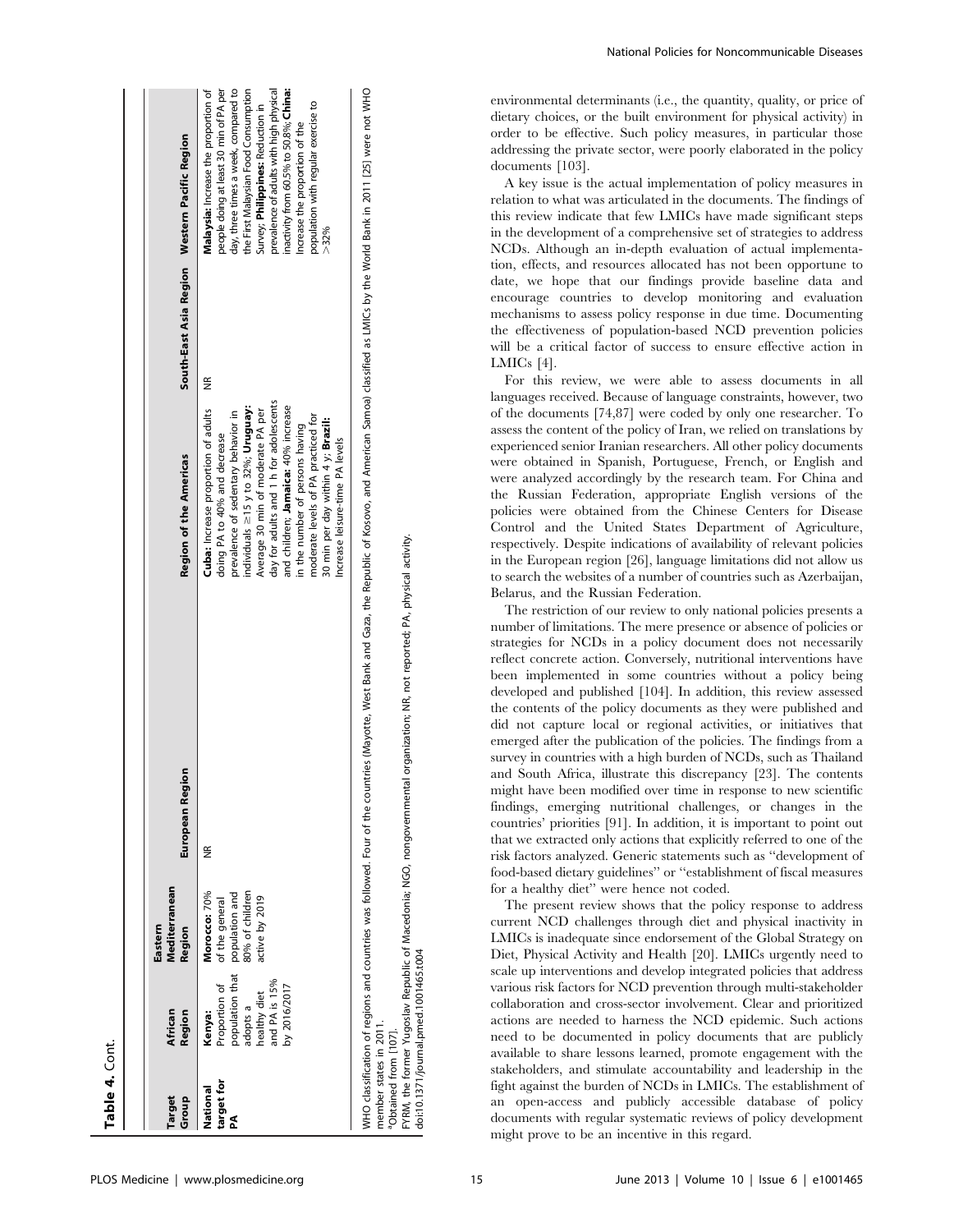## Supporting Information

Alternative Language Abstract S1 Portuguese translation of the abstract by VC. (DOCX)

Alternative Language Abstract S2 Spanish translation of the abstract by FMAS. (DOCX)

Alternative Language Abstract S3 French translation of the abstract by DR. (DOCX)

Table S1 Availability of national policy documents and strategies for noncommunicable disease prevention in low- and middle- income countries by WHO region. (XLSX)

Text S1 Original review protocol. (PDF)

## References

- 1. World Health Organization (2011) Global status report on noncommunicable diseases. Geneva: World Health Organization.
- 2. Abegunde DO, Mathers CD, Adam T, Ortegon M, Strong K (2007) Chronic diseases 1—the burden and costs of chronic diseases in low-income and middleincome countries. Lancet 370: 1929–1938. ISI:000251517600031
- 3. Bloom DE, Cafiero ET, Jané-Llopis E, Abrahams-Gessel S, Bloom LR, et al. (2011) The global economic burden of noncommunicable diseases. Geneva: World Economic Forum. 48 p.
- 4. Cecchini M, Sassi F, Lauer JA, Lee YY, Guajardo-Barron V, et al. (2010) Tackling of unhealthy diets, physical inactivity, and obesity: health effects and cost-effectiveness. Lancet 376: 1775–1784. ISI:000284984900033
- 5. Lim SS, Vos T, Flaxman AD, Danaei G, Shibuya K, et al. (2012) A comparative risk assessment of burden of disease and injury attributable to 67 risk factors and risk factor clusters in 21 regions, 1990–2010: a systematic analysis for the Global Burden of Disease Study 2010. Lancet 380: 2224–2260.
- 6. Beaglehole R, Bonita R, Horton R, Adams C, Alleyne G, et al. (2011) Priority actions for the non-communicable disease crisis. Lancet 377: 1438–1447. PM:21474174
- 7. Brown IJ, Tzoulaki I, Candeias V, Elliott P (2009) Salt intakes around the world: implications for public health. Int J Epidemiol 38: 791–813. ISI:000268810100028
- 8. He FJ, Macgregor GA (2004) Universal salt reduction. Hypertension 43: E12– E13. PM:14732726
- 9. He FJ, Macgregor GA (2005) Blood pressure—importance of salt intake. Am J Hypertens 18: 1258–1259. PM:16182118
- 10. He FJ, Macgregor GA (2009) A comprehensive review on salt and health and current experience of worldwide salt reduction programmes. J Hum Hypertens 23: 363–384. ISI:000266026600001
- 11. He FJ, Jenner KH, Macgregor GA (2010) WASH—world action on salt and health. Kidney Int 78: 745–753. PM:20720531
- 12. Asaria P, Chisholm D, Mathers C, Ezzati M, Beaglehole R (2007) Chronic disease prevention: health effects and financial costs of strategies to reduce salt intake and control tobacco use. Lancet 370: 2044–2053. PM:18063027
- 13. Hall JN, Moore S, Harper SB, Lynch JW (2009) Global variability in fruit and vegetable consumption. Am J Prev Med 36: 402–409. PM:19362694
- 14. Lee IM, Hsieh CC, Paffenbarger RS Jr (1995) Exercise intensity and longevity in men. The Harvard Alumni Health Study. JAMA 273: 1179–1184. PM:7707624
- 15. Paffenbarger RS Jr, Kampert JB, Lee IM, Hyde RT, Leung RW, et al. (1994) Changes in physical activity and other lifeway patterns influencing longevity. Med Sci Sports Exerc 26: 857–865. PM:7934759
- 16. World Health Organization (2009) Global health risks: mortality and burden of disease attributable to selected major risks. Geneva: World Health Organization.
- 17. Elmadfa I, Kornsteiner M (2009) Dietary fat intake—a global perspective. Ann Nutr Metab 54 (Suppl 1): 8–14. PM:19641345
- 18. Popkin BM (2006) Global nutrition dynamics: the world is shifting rapidly toward a diet linked with noncommunicable diseases. Am J Clin Nutr 84: 289– 298. PM:16895874
- 19. Gaziano TA, Galea G, Reddy KS (2007) Scaling up interventions for chronic disease prevention: the evidence. Lancet 370: 1939–1946. PM:18063028
- 20. World Health Organization (2004) Global strategy on diet, physical activity and health, resolution of the fifty seventh World Health Assembly WHA57.17. Geneva: World Health Organization.
- 21. United Nations General Assembly (2011) Political declaration of the high-level meeting of the General Assembly on the prevention and control of non-

#### Text S2 PRISMA checklist of the review. (PDF)

## Acknowledgments

We thank Pradiumna Prasad Dahal, Mariam Kone, Diana Syafitri, Munkhjargal Luvsanjamba, Linda Abbud, Thein Myint Aung, and Arash Rashidi for their assistance in tracing and securing the policy documents. We particularly extend our gratitude to Dr. Ismaila Thiam for the help for west Africa. This work would not have been possible without Phillip Baker and Vanessa Collazos, who managed the policy database and contributed to the coding during their internships at WHO.

## Author Contributions

Conceived and designed the experiments: CL PK. Analyzed the data: CL SO VC FMAS AA JM. Wrote the first draft of the manuscript: CL. Contributed to the writing of the manuscript: AA CL DR FMAS GX JM PK SO VC. ICMJE criteria for authorship read and met: AA CL DR FMAS GX JM PK SO VC. Agree with manuscript results and conclusions: AA CL DR FMAS GX JM PK SO VC.

communicable diseases. Available: http://www.un.org/ga/search/view\_doc. asp?symbol =  $A/66/L.1$ . Accessed 6 May 2013.

- 22. World Health Organization (2010) A review of nutrition policies: draft report. Geneva: World Health Organization. Available: http://www.who.int/nutrition/EB128\_18\_Backgroundpaper1\_A\_review\_of\_nutritionpolicies.pdf. Accessed 6 May 2013.
- 23. Alwan A, Maclean DR, Riley LM, d'Espaignet ET, Mathers CD, et al. (2010) Monitoring and surveillance of chronic non-communicable diseases: progress and capacity in high-burden countries. Lancet 376: 1861–1868. PM:21074258
- 24. Miller FA, Alvarado K (2005) Incorporating documents into qualitative nursing research. J Nurs Scholarsh 37: 348–353. ISI:000233170300016
- 25. World Bank (2011) Open Data Initiative: data catalog [database]. Available: http://data.worldbank.org/data-catalog#Tables. Accessed 6 May 2013.
- 26. World Health Organization (2011) WHO European database on nutrition, obesity and physical activity (NOPA). Copenhagen: WHO Regional Office for Europe. Available: http://data.euro.who.int/nopa/. Accessed 6 May 2013.
- 27. Palestinian National Authority Ministry of Health (2013) National nutrition policy, strategies & action plan (NNPSAP) 2011–2013. Available: http://www. moh.ps/attach/442.pdf. Accessed 6 May 2013.
- 28. Panama Ministerio de Salud (2010) Politicas y estrategias de salud 2005–2009.
- 29. Saint Lucia Ministry of Health (2000) Health sector reform proposals. 125 p.
- 30. Suriname Ministry of Public Health (2004) Health sector plan 2004–2008. Health care: a joint responsibility. 116 p. Available: http://www.healthresearchweb.org/files/National\_Health\_Policies-Suriname\_2004-2008.pdf. Accessed 6 May 2013.
- 31. Argentina Ministerio de Salud de la Nación(2004) Bases del plan federal de salud 2004–2007. 55 p. Available: http://publicaciones.ops.org.ar/publicaciones/cdsMCS/05/pub\_msan/PlaNFederaLdeSalud.pdf. Accessed 6 May 2013.
- 32. Nicaragua Ministerio de Salud (2004) Política nacional de salud 2004–2015. 75 p. Available: http://www.healthresearchweb.org/files/Politicas\_Nacionales\_ Salud-Nicaragua\_2004.pdf. Accessed 6 May 2013.
- 33. Timor-Leste Ministry of Health (2004) National nutrition strategy. Available: http://www.basics.org/documents/26-Timor-Leste-National-Nutrition-Strategy.pdf. Accessed 6 May 2013.
- 34. Uganda Ministry of Agriculture, Animal Industry & Fisheries, Uganda Ministry of Health (2004) The national food and nutrition strategy. 43 p. Available: http://www.drt-ug.org/book\_files/National\_Food\_and\_Nutrition\_Strategy. pdf. Accessed 6 May 2013.
- 35. Nigeria Federal Ministry of Health (2004) Revised national health policy. 66 p. Available: http://osgf.dammy.net/payload?id = 19d51d38-c75f-4461-91cef6a6d2298b87. Accessed 6 May 2013.
- 36. Paraguay Ministerio de Salud (2005) Polı´tica nacional de salud 2005–2008. 19 p. Available: http://new.paho.org/hq/dmdocuments/2010/Politicas\_Nacionales\_Salud-Paraguay\_2005-2008.pdf%20. Accessed 6 May 2013.
- 37. Guinea Ministère de la Santé Publique (2005) Politique nationale d'alimentation—nutrition. 34 p. Available: http://www.pfnutrition.org/IMG/pdf/ POLITIQUEDENUTRITION.pdf. Accessed 6 May 2013.
- 38. Boliva Ministra de Salud y Deportes (2006) Politicas nacionales salud Bolivia 2006–2010. 47 p.
- 39. Grenada Ministry of Health (2006) National strategic plan for health (2006– 2010). 34 p.
- 40. Zambia Ministry of Health (2006) National health strategic plan 2006–2010 of Zambia. Available: http://www.who.int/nha/country/zmb/Zambia\_NH\_ Strategic\_plan,2006-2010%20.pdf. Accessed 6 May 2013.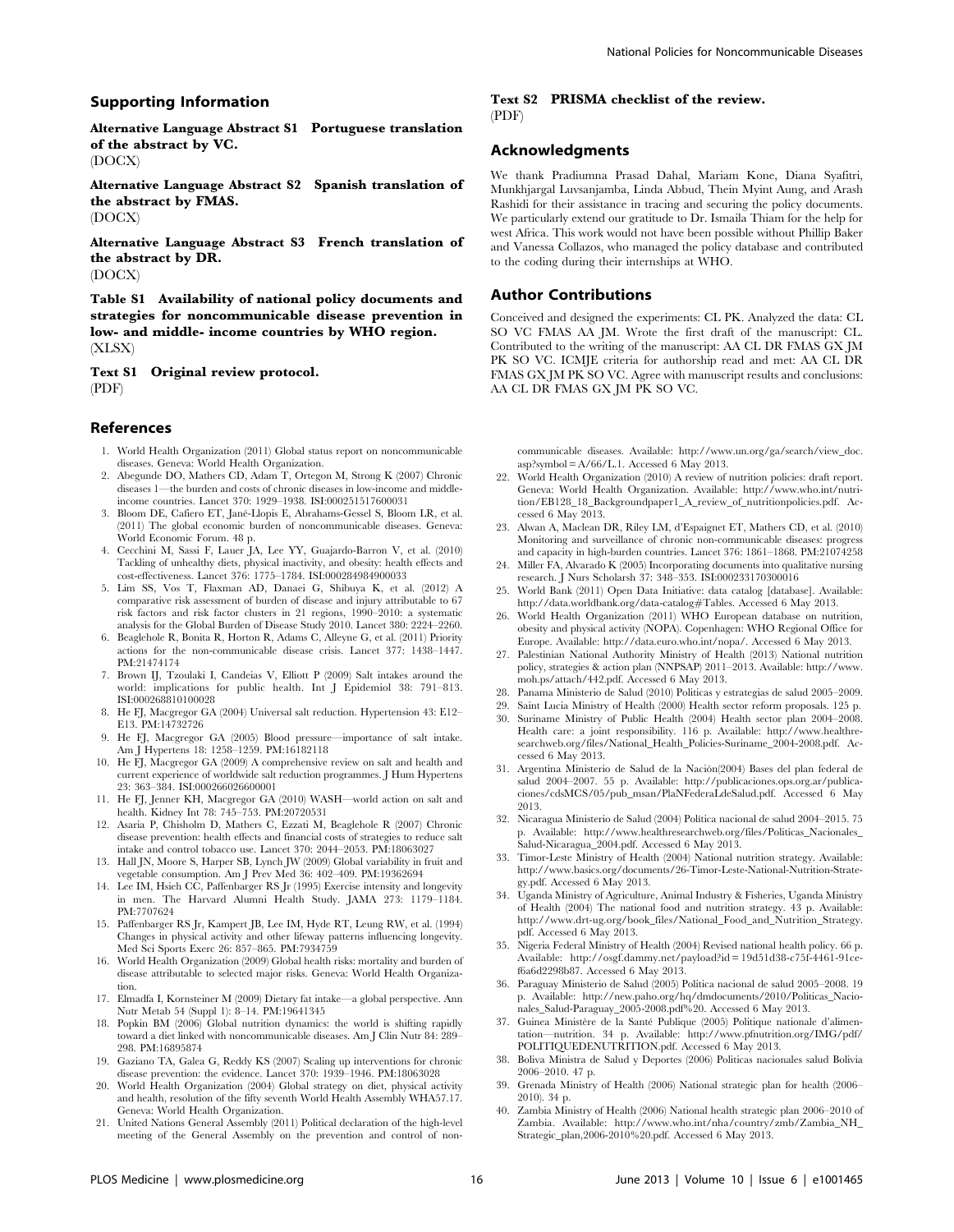- 41. Peru Ministerio de Salud (2007) Plan nacional concertado de salud. 38 p. Available: http://www2.paho.org/hq/dmdocuments/2010/Politicas\_Nacionales\_Salud-Peru\_2007.pdf. Accessed 6 May 2013.
- 42. Burkina Faso Ministère de la Santé (2007) Politique nationale de nutrition. Ouagadougou: Burkina Faso Ministère de la Santé. 42 p.
- 43. Thailand Ministry of Public Health Bureau of Policy and Strategy (2007) Health policy in Thailand 2007. 64 p. Available: http://bps.ops.moph.go.th/ HealthPolicy7.pdf. Accessed 6 May 2013.
- 44. Cape Verde Ministério da Saúde (2007) Politica nacional de saude. Available: http://www.governo.cv/documents/POLITINACIONALSAUDE\_ 2020%20(2).pdf. Accessed 6 May 2013.
- 45. Mexico Secretarı´a de Salud (2007) Programma nacional de salud 2007–2012. Mexico City: Mexico Secretaría de Salud. 185 p.
- 46. Mozambique Secretariado Técnico de Segurança Alimentar e Nutricional (2007) Estratégia de segurança alimentar e nutricional. 51 p. Available: https://www. google.be/url?sa = t&rct = j&q = &esrc = s&source = web&cd = 8&ved = 0CGYQFj AH&url = http%3 A%2F%2Fwww.omrmz.org%2Findex.php%2Frepositoriobibliografico%2Fcategory%2F84 -sector-agrario%3Fdownload%3D1328%3 Asector-agrario&ei = pRx1UajGNqGW0AXj0oGACw&usg = AFQjCNG1 PS8VYqn\_e2dRbCh3tTHf-9cDfA. Accessed 6 May 2013.
- 47. Lao People's Democratic Republic Ministry of Health (2008) National nutrition policy. 17 p. Available: https://docs.google.com/file/d/10TAg\_ sT5reCM2U4Wp3OIyoVILwMIKY5n4z6vZbqkY3mFCJ0x9HdkRQO $v2Iqb/edit?phi = 1.$  Accessed 6 May 2013.
- 48. Afghanistan Ministry of Public Health and the Ministry of Agriculture, Irrigation and Livestock (2008) Health and nutrition sector strategy, Vol II.
- 49. Côte d'Ivoire Ministère de la Santé et de l'Hygiène Publique (2009) Politique nationale de nutrition. 32 p.
- 50. Global Agricultural Information Network (2010) Russian Federation: food security doctrine adopted. 12 p. Available: http://gain.fas.usda.gov/Recent%20GAIN%20Publications/Food%20Security%20Doctrine%20Adopted%20\_Moscow\_Russian%20Federation\_2-11-2010.pdf. Accessed 6 May 2013.
- 51. Haiti Conseil Interministeriel pour la Securite Alimentaire, Haiti Coordination Nationale de la Securite Alimentaire (2010) Actualisation du plan nation de sécurité alimentaire et nutritionelle. 70 p. Available: http://infoagro.net/ programas/seguridad/politicas/RegionCaribe/plan\_Haiti.pdf. Accessed 6 May 2013.
- 52. Togo Ministère de la Sante (2010) Politique nationale d'alimentation et de nutrition.
- 53. Myanmar (2013) National health plan 2006–2011.
- 54. Benin Ministère de la Santé (2013) Plan national de développement sanitaire 2007–2016. 127 p.
- 55. Mauritania Ministere de la Sante et des Affaires Sociales (2015) Politique nationale de sante et d'action sociale 2006/2015. 31 p. Available: http://www. afro.who.int/index.php?option = com\_docman&task = doc\_download&  $gid = 1208$ . Accessed 6 May 2013.
- 56. Botswana Ministry of Health (2005) National plan of action for nutrition 2005– 2010. 57 p.
- 57. Georgia Ministry of Labour, Health and Social Affairs—Public Health Department (2006) Food security, healthy eating & physical activity national policy. 15 p.
- Uruguay Ministerio de Salud Pública Direccion General de la Salud (2011) Programa nacional prioritario de nutricion 2005–2009. Available: http://www. msp.gub.uy/andocasociado.aspx?1973,14797. Accessed 6 May 2013.
- 59. Morocco Ministère de la Santé, United Nations Children's Fund (2013) La stratégie de la nutrition 2011–2019. 37 p. Available: http://www.unicef.org/ morocco/french/Strategie\_Nationale\_de\_Nutrition\_.pdf. Accessed 6 May 2013.
- 60. Kenya Ministry of Public Health and Sanitation (2013) National nutrition action plan 2012–2017. 62 p.
- 61. Niger (2006) Politique nationale en matière d'alimentation et de nutrition. 32 p. Available: http://www.pfnutrition.org/IMG/pdf/Politique\_Nationale\_en\_Alimentation\_et\_Nutrition.pdf. Accessed 6 May 2013.
- 62. Turkey Ministry of Health General Directorate of Primary Health Care (2010) Obesity prevention and control pogramme of Turkey (2010–2014). 112 p.
- 63. Mauritius Ministry of Health & Quality of Life—Nutrition Unit (2009) National plan of action for nutrition 2009–2010. 33 p. Available: http://www. gov.mu/portal/goc/moh/file/nutrition.pdf. Accessed 6 May 2013.
- 64. Bulgaria Council of Ministers (2005) National food and nutrition action plan 2005–2010. 89 p. Available: http://fnap.government.bg/UserFiles/File/ ENGL%20sait/FNAP-Engl-revised-Superlast.doc. Accessed 6 May 2013.
- Jamaica Ministry of Health (2004) National policy for the promotion of healthy lifestyles in Jamaica. 37 p. Available: http://db.natlaw.com/interam/jm/md/ sp/spjmmd00001.pdf. Accessed 6 May 2013.
- 66. Bhutan Ministry of Health (2009) National policy and strategic frame-work on prevention and control of non communicable diseases. Available: http://www. health.gov.bt/downloads/NationalNCD.pdf. Accessed 6 May 2013.
- 67. The former Yugoslav Republic of Macedonia (2009) Second action plan on food and nutrition in the Republic of Macedonia for 2009–2014.
- 68. Iran Ministry of Health and Medical Education—Nutrition Department (2010) Operational plan to improve community nutrition. 34 p.
- 69. Mongolia Ministry of Health (2007) National programme on prevention and control of noncommunicable diseases. 36 p. Available: http://moh.mn/

moh%20db/Healthreports.nsf/ecb18f03b32fae434825768500144b6e/ 776847c20ad6dc99c72572c1002eae42/\$FILE/XUTULBUR\_ENG.pdf. Accessed 6 May 2013.

- 70. Jordan Ministry of Health, World Health Organization (2006) Nutrition in Jordan: update and plan of action. 101 p. Available: http://www.moh.gov.jo/ MOH/Files/General\_Info/aNutrition%20in%20Jordan-Policy.pdf. Accessed 6 May 2013.
- 71. Cambodia Ministry of Health—Department of Preventive Medicine (2006) National strategy for the prevention and control of noncommunicable disease: Cambodia (2007–2010). Available: ftp://ftp.wpro.who.int/scratch/HSD/Service\_delivery\_profiles/Cambodia/Documents%20from%20country/National%20Strategy%20for%20the%20prevention%20and%20contol%20of%20 noncommunical%20disease.pdf. Accessed 6 May 2013.
- 72. Seychelles Ministry of Health and Social Development (2008) Ministerial nutrition policy of Seychelles. Victoria: Seychelles Ministry of Health and Social Development. 14 p.
- 73. Philippines Department of Health (2011) National policy on strengthening the prevention and control of chronic lifestyle related non communicable diseases. 14 p.
- 74. Montenegro Ministry of Health (2009) [Action plan for nutrition and food safety for Montenegro 2010–2014.] Podgorica: Montenegro Ministry of Health.
- 75. Brazil Ministry of Health (2011) Strategic action plan to tackle noncommunicable diseases (NCD) in Brazil: 2011–2022. 154 p. Available: http:// portalsaude.saude.gov.br/portalsaude/arquivos/pdf/2012/Ago/29/cartilha\_ ingles\_13102011.pdf. Accessed 6 May 2013.
- 76. Malaysia Ministry of Health—National Coordinating Committee on Food and Nutrition (2006) National plan of action for nutrition of Malaysia (2006–2015). Kuala Lumpur: Malaysia Ministry of Health. 55 p.
- 77. Viet Nam Prime Minister (2012) National nutrition strategy for 2011–2020, with a vision toward 2030. 48 p. Available: http://viendinhduong.vn/ FileUpload/Documents/2.%20National%20Nutrition%20%20Strategy%202011-2020.pdf. Accessed 6 May 2013.
- 78. Sri Lanka Inter Ministerial Committee on Food Security (2004) Food and nutrition policy of Sri Lanka, 2004–2010. 9 p.
- 79. Guyana Ministry of Health (2008) National health sector strategy.
- 80. Samoa Ministry of Health (2008) Health sector plan 2008–2018. Available: http://www.wpro.who.int/health\_services/samoa\_nationalhealthplan.pdf. Accessed 6 May 2013.
- 81. Indonesia National Development Planning Board (2005) National action plan for food and nutrition 2006–2010. 83 p. Available: http://ntt-academia.org/ Pangantt/RAN-Food-Nutrition-English.pdf. Accessed 6 May 2013.
- 82. India Planning Commission Government (2008) Eleventh five year plan: 2007– 12. Volume II: social sector. New Delhi: Oxford University Press. 237 p. Available: http://planningcommission.nic.in/plans/planrel/fiveyr/11th/11\_ v2/11th\_vol2.pdf. Accessed 6 May 2013.
- 83. Cuba Ministerio de Salud Pública (2006) Proyecciones de la salud pública en Cuba para el 2015 . 68 p. Havana: Cuba Ministerio de Salud Pública.
- 84. China Ministry of Health (2012) China national plan for NCD prevention and treatment (2012–2015). Available: http://www.chinacdc.cn/en/ne/201207/ t20120725\_64430.html. Accessed 6 May 2013.
- 85. Chile Ministerio de Salud (2002) Objetivos sanitarios para la década 2000-2010. 308 p. Available: http://epi.minsal.cl/epi/html/elvigia/vigia15.pdf. Accessed 6 May 2013.
- 86. Republic of Moldova (2007) National health policy: 2007–2021. Available: http://www.ms.gov.md/\_files/1024-National%2520Health%2520Policy%2520Republicof%2520Moldova.pdf. Accessed 6 May 2013.
- 87. Serbia Ministry of Health (2010) National program for prevention, treatment and control of cardiovascular diseases in Republic of Serbia till 2020. Belgrade: Official Gazette of the Republic of Serbia. 20 p.
- 88. Sridhar D, Stephen Morrison J, Piot P (2011) Getting the politics right for the September 2011 UN High-Level Meeting on Noncommunicable Ddiseases. Available: http://csis.org/files/publication/110215\_Sridhar\_GettingPolitics-Right\_Web.pdf. Accessed 6 May 2013.
- 89. World Health Organization (2013) Global Database on the Implementation of Nutrition Action (GINA) [database]. Available: https://extranet.who.int/ nutrition/gina/. Accessed 23 April 2013.
- 90. Beaglehole R, Bonita R, Alleyne G, Horton R, Li L, et al. (2011) UN High-Level Meeting on Non-Communicable Diseases: addressing four questions. Lancet 378: 449–455. PM:21665266
- 91. Lachat C, Van CJ, De HS, Matthys C, Larondelle Y, et al. (2005) A concise overview of national nutrition action plans in the European Union Member States. Public Health Nutr 8: 266–274. PM:15918923
- 92. Geneau R, Stuckler D, Stachenko S, McKee M, Ebrahim S, et al. (2010) Raising the priority of preventing chronic diseases: a political process. Lancet 376: 1689–1698. PM:21074260
- 93. Food and Agriculture Organization, World Health Organization (1992) World declaration on nutrition. 50 p. Available: http://www.fao.org/docrep/ U9920t/u9920t0a.htm. Accessed 6 May 2013.
- 94. Jonsson U (2010) The rise and fall of paradigms in world food and nutrition policy. World Nutr 1: 128–158.
- 95. Willett WC, Koplan JP, Nugent R, Dusenbury C, Puska P, et al. (2006) Prevention of chronic disease by means of diet and lifestyle changes. In: Jamison DT, Breman JG, Measham AR, Alleyne G, Claeson M, et al., editors.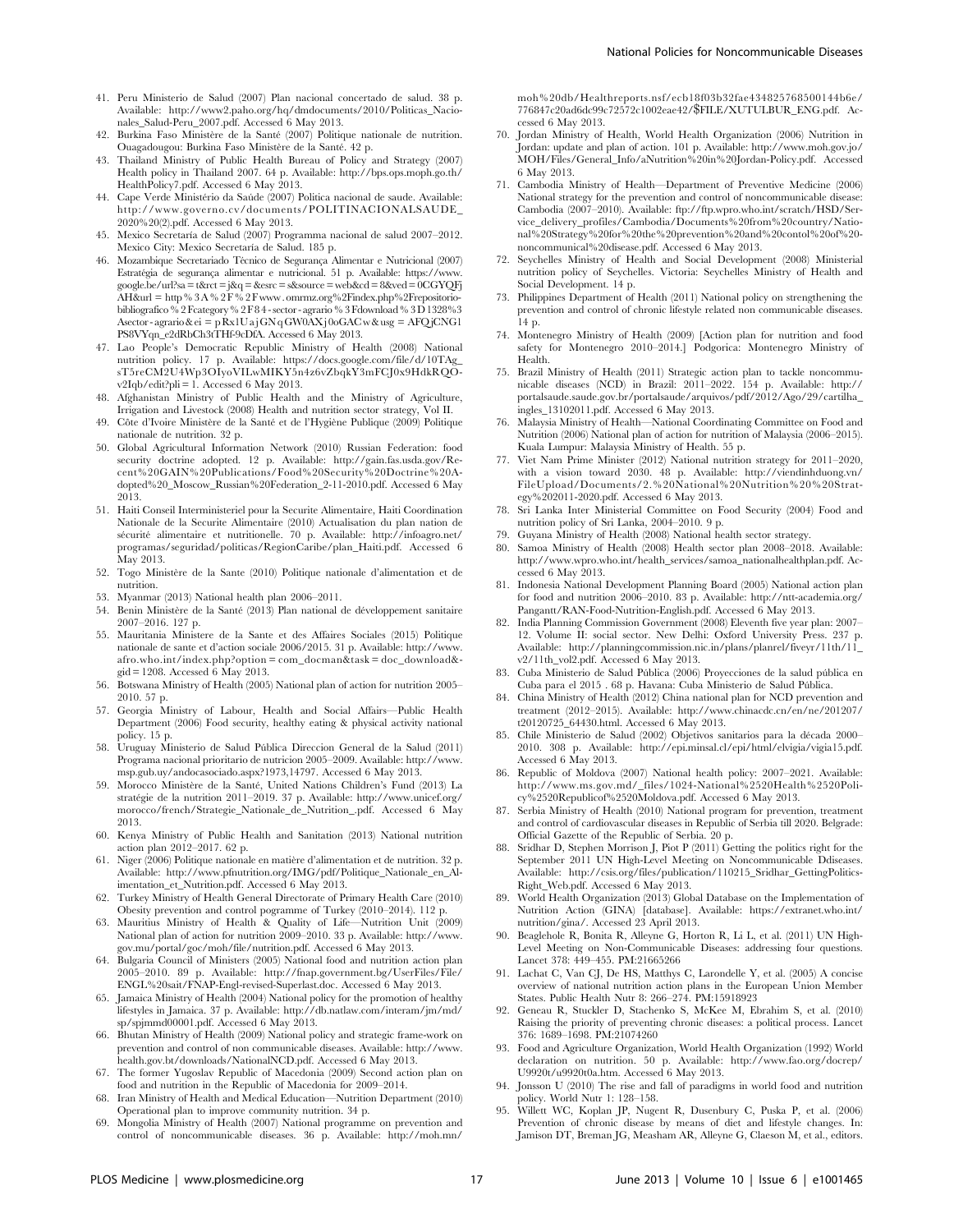Disease control priorities in developing countries. Available: http://www.ncbi. nlm.nih.gov/books/NBK11795/pdf/ch44.pdf. Accessed 6 May 2013.

- 96. Gortmaker SL, Swinburn BA, Levy D, Carter R, Mabry PL, et al. (2011) Changing the future of obesity: science, policy, and action. Lancet 378: 838– 847. PM:21872752
- 97. Kraak VI, Harrigan PB, Lawrence M, Harrison PJ, Jackson MA, et al. (2012) Balancing the benefits and risks of public-private partnerships to address the global double burden of malnutrition. Public Health Nutr 15: 503–517. PM:22014282
- 98. Pomerleau J, Lock K, Knai C, McKee M (2005) Interventions designed to increase adult fruit and vegetable intake can be effective: a systematic review of the literature. J Nutr 135: 2486–2495. PM:16177217
- 99. Lachat C, Roberfroid D, Huybregts L, Van Camp J, Kolsteren P (2009) Incorporating the catering sector in nutrition policies of WHO European Region: is there a good recipe? Public Health Nutr 12: 316–324. ISI:000263897400004
- 100. United Nations Standing Committee on Nutrition (2009) Landscape analysis on countries' readiness to accelerate action in nutrition. Available: http://www. unscn.org/layout/modules/resources/files/scnnews37.pdf. Accessed 6 May 2013.
- 101. Astrup A, Dyerberg J, Elwood P, Hermansen K, Hu FB, et al. (2011) The role of reducing intakes of saturated fat in the prevention of cardiovascular disease:

where does the evidence stand in 2010? Am J Clin Nutr 93: 684–688. PM:21270379

- 102. Swinburn B, Egger G, Raza F (1999) Dissecting obesogenic environments: the development and application of a framework for identifying and prioritizing environmental interventions for obesity. Prev Med 29: 563–570. ISI:000084397400017
- 103. Daar AS, Singer PA, Persad DL, Pramming SK, Matthews DR, et al. (2007) Grand challenges in chronic non-communicable diseases. Nature 450: 494– 496. PM:18033288
- 104. Bryce J, Coitinho D, Darnton-Hill I, Pelletier D, Pinstrup-Andersen P (2008) Maternal and child undernutrition: effective action at national level. Lancet 371: 510–526. PM:18206224
- 105. United Nations Cartographic Section (2012) World map: MAP No. 4170 Rev. 12, October 2011. Available: http://www.un.org/Depts/Cartographic/map/ profile/world.pdf. Accessed 25 April 2012.
- 106. World Health Organization (2003) Diet, nutrition and the prevention of chronic diseases: report of a joint WHO/FAO expert consultation. World Health Org Tech Rep 916: 1–149.
- 107. Ghana Ministry of Health (2007) National health policy: creating wealth through health. Accra: Ghana Ministry of Health. 66 p.